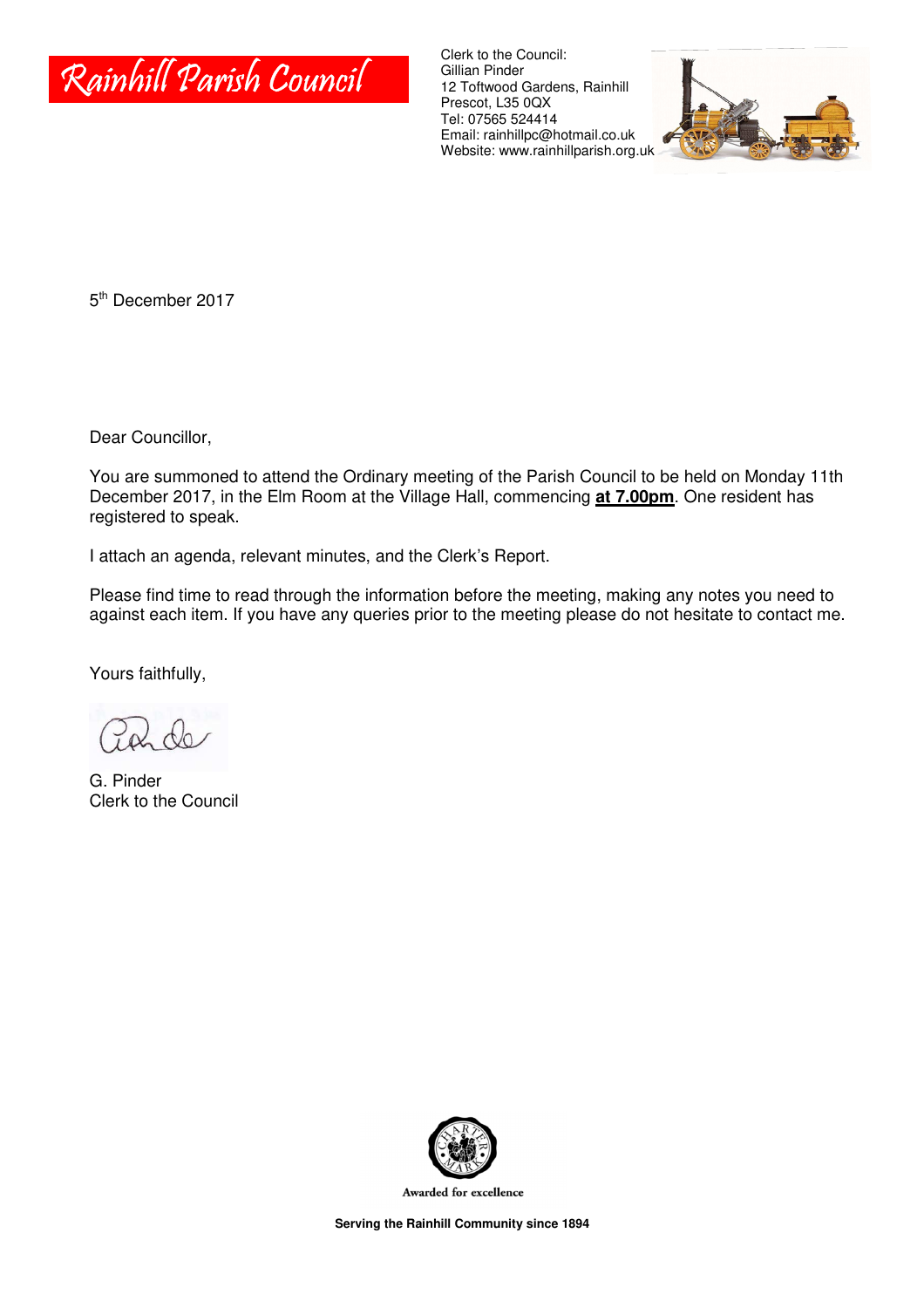# **RAINHILL PARISH COUNCIL AGENDA 11TH December 2017**

The public will be allowed to speak on any matters of concern, subject to prior written notification being received. A request has been received from Mr Fairclough.

- **1.** To receive apologies for absence
- **2.** To receive declarations of interest from members
- **3.** To consider and approve the minutes of the Ordinary Meeting held on 16th October 2017 and the Finance Meeting held on 13th November 2017
- **4.** To receive Police monthly statistics for information only
- **5.** To note the contents of the Clerk's Report– for information only
- **6.** To consider the following Planning Applications and note any actions taken: P/2017/0814 12 View Road Replacement hipped roof over existing two storey side extension.

P/2017/0867 2 Kingsdale Avenue, Erection of a single storey side extension along with the erection of a perimeter wall.

P/2017/0902 3 Owen Road Removal of condition 2 on approval P/2014/0842 to replace railings with a solid gate / fence.

- **7.** To authorise the accounts payable (list included in report)<br>**8.** To consider the actions of the Rocket 190 working aroun -
- **8.** To consider the actions of the Rocket 190 working group for information only
- **9.** To consider donations in respect of the Christmas lights switch on
- **10.** To consider a donation to British Legion for Remembrance Sunday
- **11.** To receive recommendations of Good Citizenship Award Panel
- **12.** To review the Effectiveness of Internal Audit Systems and Controls and Appoint an Auditor
- **13.** To consider the repairing of the sandstone wall at Old Lane Open Space
- **14.** To authorise decommissioning of the changing room showers
- **15.** To consider residents comments and complaints:
- **16.** To receive reports from member representatives on local organisations:
	- a) Public Open Spaces
	- b) Village Hall Management Committee
	- c) Rainhill Railway & Heritage Society
	- d) Merseyside Association of Local Councils
	- e) Rainhill Gala
	- f) 4F Centre
- **17.** Date & Time of Next Meeting: Ordinary Meeting 7:30pm, Monday 22nd January 2018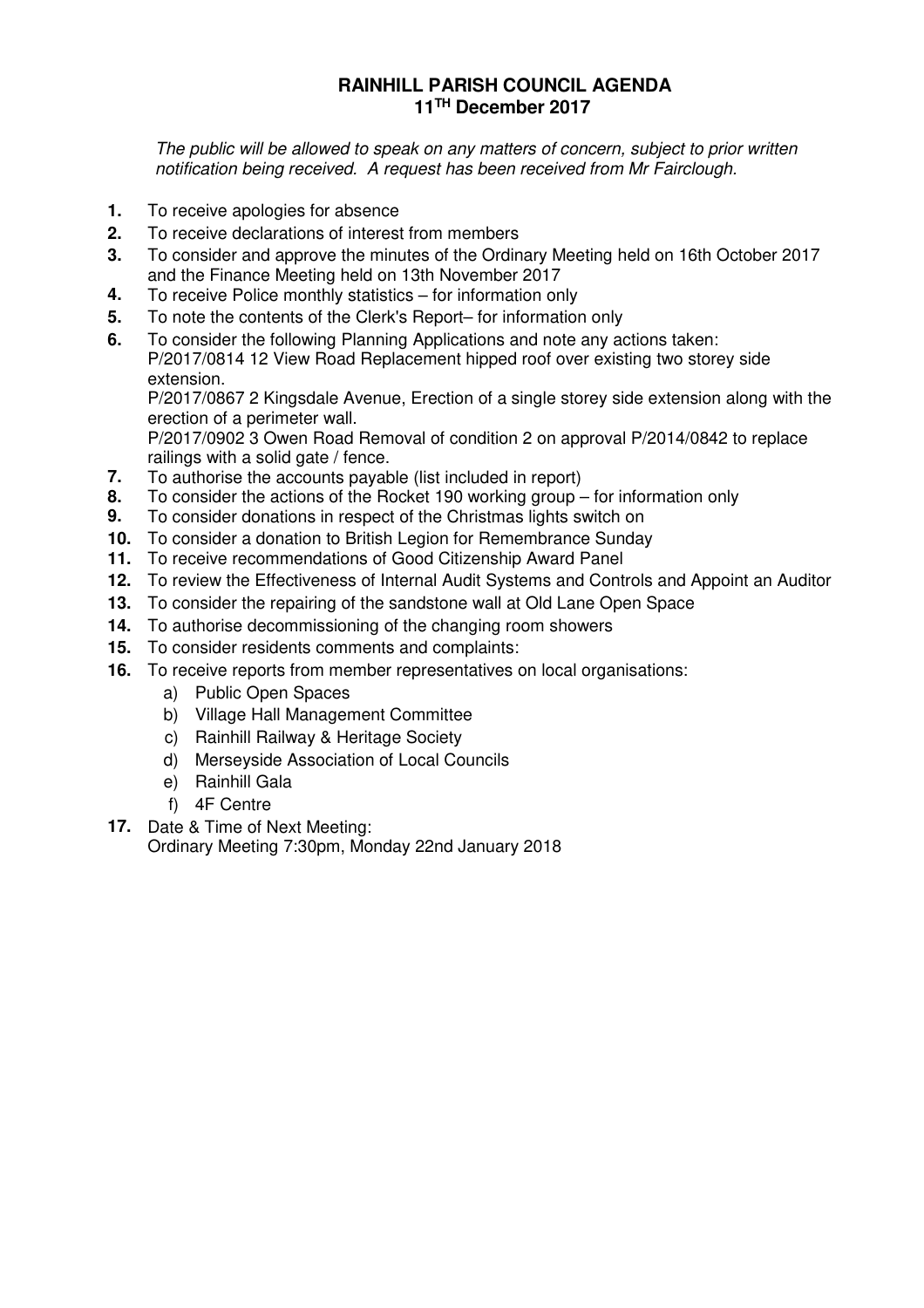At a meeting of the Parish Council held at 7.30pm on Monday 16th October 2017 at Rainhill Village Hall, the following were present:

Cllrs: B. Almond, J. Carroll, J. DeAsha, J. Doyle, L. Glover, S. Glover, B. Grunewald, B. Heydon, D. Long, P. Long, C. Moore, and W.M. Wood.

Cllr J. DeAsha welcomed back Cllr B. Grunewald on behalf of the Parish Council.

### **985. APOLOGIES FOR ABSENCE**

Apologies for absence were received from Cllrs: M. Donovan and J. Fulham.

### **986. DECLARATIONS OF INTEREST**

Non-pecuniary interests were declared on behalf of: Cllrs: J. DeAsha, and S. Glover– Members of Borough Planning Committee, and D. Long – Cabinet Member. Cllrs D. Long and P. Long declared a non-pecuniary interest in planning application P/2017/0761.

The meeting was adjourned.

A presentation was made by a member of the public in relation to wildflower displays on Warrington Road. A number of points were clarified before the meeting was resumed.

The meeting was reconvened.

# **987. MINUTES OF THE ORDINARY MEETING HELD ON 4th SEPTEMBER 2017**

It was resolved that the minutes of the Ordinary Parish Council Meeting held on the  $4<sup>th</sup>$ September 2017 should be approved and signed by the Chair as a correct record.

# **988. TO RECEIVE POLICE MONTHLY STATISTICS REPORT**

Resolved that the report of the crime statistics for Rainhill be noted. Concern was expressed at the increase in crime numbers and the Clerk was instructed to write to the Police and Crime Commissioner to request a meeting.

# **989. CLERK'S REPORT**

It was resolved that the contents of the Clerk's report be noted.

# **990. PLANNING APPLICATIONS**

It was resolved that the following actions be noted in relation to planning applications:

### The following applications be left to neighbourhood consultation and that no additional comments be submitted:

P/2017/0701 53 Amanda Road, single storey extension to side and rear elevation, and new roof to existing garage

P/2017/0703 814 Warrington Road, single storey rear extension

P/2017/0707 Plumb Centre, Hemmingsway, consent to display 6 fascia signs; 1 architrave entrance sign; and 1 poster sign

P/2017/0710 Rainhill Recreation Club, Victoria Terrace, grading and importation of topsoil, new pipe drainage and seeding of southern part of site

P/2017/0712 172 Rainhill Road, replacing flat roof with pitched roof over existing detached garage

P/2017/0721 12 Second Avenue, erection of rear conservatory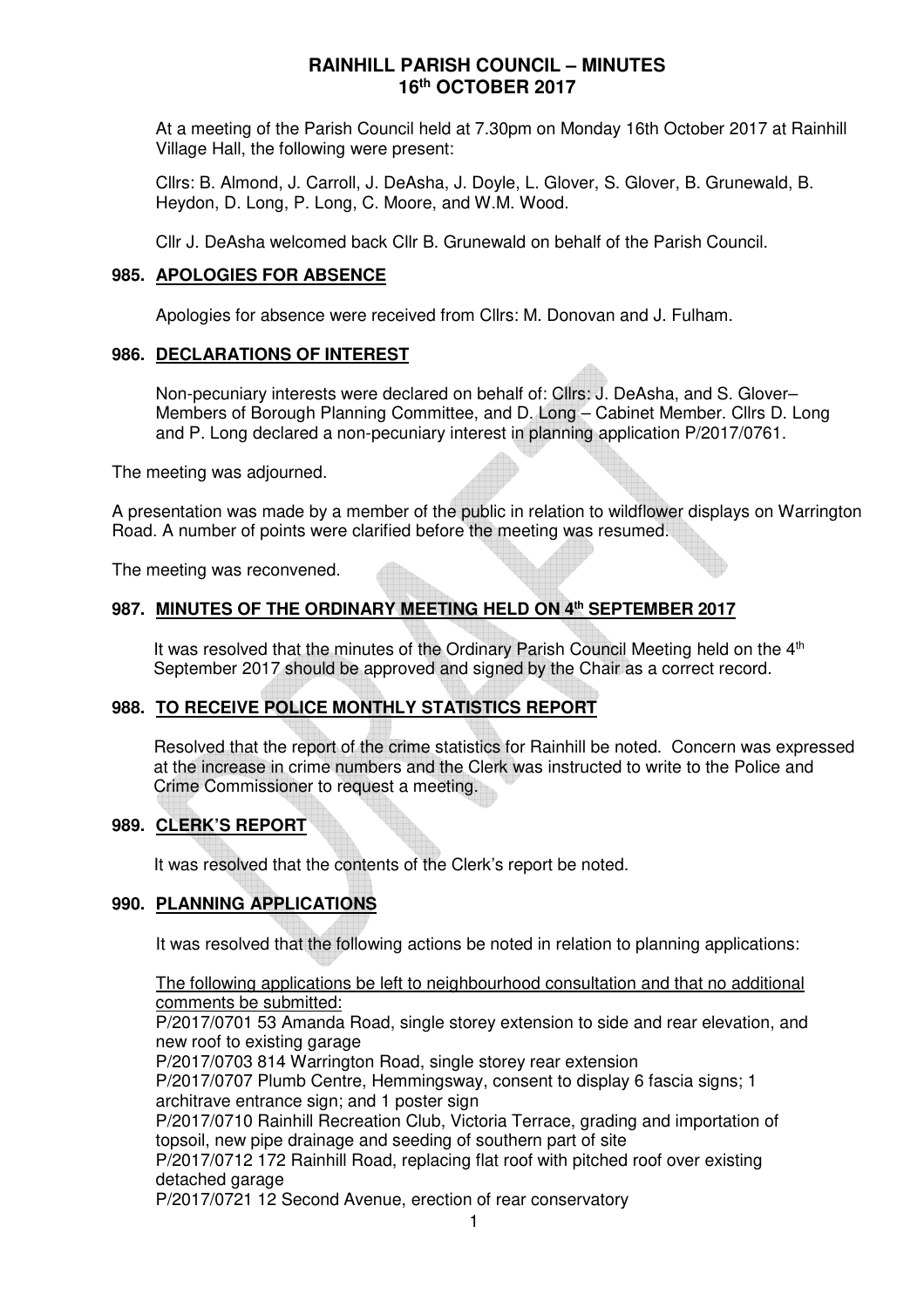P/2017/0729 9 Owen Road, works to multiple trees covered by a Tree Preservation Order P/2017/0732 58 Holt Lane, retention of rear extension.

P/2017/0735 Rainhill High School Media Arts College, Warrington Road, demolition of existing single storey extension on 6th form block and erection of a two storey teaching block.

P/2017/0747 Crantock, Mill Lane, conversion and extension of existing garage and outbuildings to link into the existing dwelling, single storey front extension along with a rear infill extension

P/2017/0761 30 The Meadows, single storey rear extension projecting 6.0m from the rear, 4.0m high overall and 4.0m to the eaves

P/2017/0766 531 Warrington Road, two storey extension to side and rear elevations. P/2017/0777 P and S Self-drive, Station Road, change of use from existing car repair garage to retail unit (florist), along with shop front alterations to east and west elevations. P/2017/0809 45 St James Road Certificate of lawfulness for roof alterations including full width rear dormer with pitched roof.

It was noted that representations had been submitted to the following applications: P/2017/0730 Land to rear of 576 Warrington Road, erection of a two storey dwelling on land to the rear of The Village Butcher

P/2017/0784 11 Owen Road, demolition of existing conservatory, pool house, chimney and front entrance and erection of 2no two storey rear extensions, covered pergola and 2no front dormers.

# **991. ACCOUNTS FOR PAYMENT**

| Payee                           | <b>Description</b>                     | <b>Amount</b> | Ref           |
|---------------------------------|----------------------------------------|---------------|---------------|
| G Pinder                        | <b>Telephone</b>                       | 15.00         |               |
| <b>G</b> Pinder                 | Salary - Oct (less Tax, NI & Pens)     | 1086.32       |               |
|                                 | Photocopying & Paper - Sept            | 15.00         |               |
|                                 |                                        | 1116.32       | <b>TFR257</b> |
| Merseyside Pension Fund         | LGPS - Oct                             | 301.53        | <b>TFR258</b> |
| <b>Scottish Power</b>           | Albert Fellowes Park - Oct             | 21.00         | <b>STO</b>    |
| Npower                          | Martin Close (Holt) - Oct              | 16.00         | DD            |
| <b>United Utilities</b>         | Rainhill Park Playing Fields - Oct     | 55.06         | DD            |
| <b>United Utilities</b>         | Holt Playing Fields - Oct              | 6.33          | <b>STO</b>    |
| Hydraclean                      | Legionella Testing Holt Lane - Oct     | 51.00         | <b>STO</b>    |
| Hydraclean                      | Legionella Testing Rainhill Park - Oct | 52.00         | <b>STO</b>    |
| <b>BDO LLP</b>                  | <b>External Audit Fee</b>              | 360.00        | <b>TFR262</b> |
| <b>Village Hall</b>             | Repayment of Insurance Premium         | 3024.00       | <b>TFR259</b> |
| <b>St.Ann Millennium Centre</b> | Room Hire - Merchant Navy Day          | 17.50         | <b>TFR260</b> |
| <b>G</b> Pinder                 | Telephone                              | 15.00         |               |
| G Pinder                        | Salary - Nov (less Tax, NI & Pens)     | 1086.52       |               |
|                                 |                                        | 1101.52       | <b>TFR263</b> |
| Merseyside Pension Fund         | LGPS - Nov                             | 301.53        | <b>TFR264</b> |
| <b>Scottish Power</b>           | Albert Fellowes Park - Nov             | 21.00         | <b>STO</b>    |
| Npower                          | Martin Close (Holt) - Nov              | 16.00         | DD            |
| <b>United Utilities</b>         | Rainhill Park Playing Fields - Nov     | 55.06         | DD            |
| <b>United Utilities</b>         | Holt Playing Fields - Nov              | 6.33          | <b>STO</b>    |
| Hydraclean                      | Legionella Testing Holt Lane - Nov     | 51.00         | <b>STO</b>    |
| Hydraclean                      | Legionella Testing Rainhill Park - Nov | 52.00         | <b>STO</b>    |

It was resolved that the following items were approved for payment: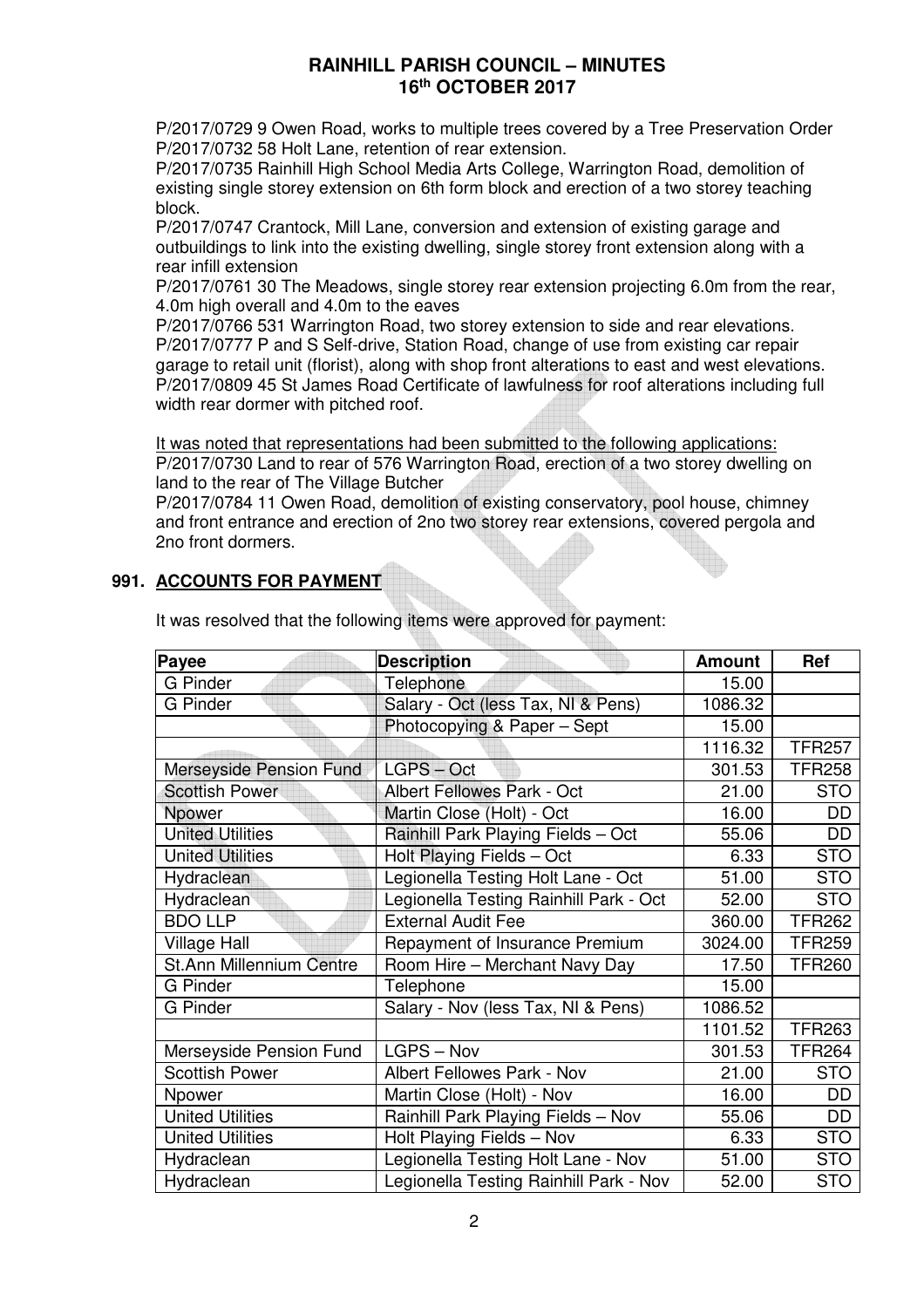| <b>S.137 Payments</b> |          |       |                   |
|-----------------------|----------|-------|-------------------|
| Dementia Friends      | Donation | 00.00 | TFR <sub>26</sub> |

### **992. TO RECEIVE A REPORT FROM EXECUTIVE COMMITTEE**

Resolved that the report from the meeting of the Executive Committee held on 25<sup>th</sup> September 2017 be noted.

### **993. TO APPROVE THE QUARTERLY BUDGET REPORT AND BANK RECONCILIATION**

The Council reviewed the current budgetary position and bank reconciliation, and resolved to approve the report.

# **994. TO APPROVE THE TIMETABLE FOR GOOD CITIZENSHIP AWARDS**

Resolved that the arrangements proposed by the Clerk be accepted and that the Awards Evening be set for Friday 23rd February 2018.

# **995. TO CONSIDER ROAD CLOSURE FOR REMEMBRANCE SERVICE**

Resolved that the Parish Council would meet the cost of the road closure to facilitate the Remembrance Service, this expenditure would be met each year and should be added to the budget.

### **996. TO CONSIDER THE OUTCOME OF THE CLERK'S APPRAISAL**

Resolved that, following the Clerk's appraisal and subsequent discussion by Council members, the Clerk will progress to salary scale point 33, in accordance with the written terms and conditions of employment.

# **997. TO APPROVE THE AUDITED ANNUAL RETURN**

Resolved that the final version of the Annual Return be approved and accepted and payment be authorised.

### **998. TO CONSIDER ASSETS OF COMMUNITY VALUE**

Resolved that the Clerk investigate registering the Commercial Hotel as an asset of community value. Other sites would be considered in due course. Return to next meeting.

### **999. TO CONSIDER THE ACTIONS OF THE ROCKET 190 GROUP**

The Council noted the actions taken by the Rocket 190 Group.

### **1000. TO CONSIDER UNAUTHORISED ACTIVITIES AT ALBERT FELLOWES PARK**

Resolved that signage be erected to indicate 'No Golf' and 'No Unauthorised Vehicles' at both entrances to Albert Fellowes Park.

### **1001. TO CONSIDER OPTIONS FOR THE WEB SITE DOMAIN NAME**

Resolved that the domain name rainhill.gov.uk be pursued. The current domain name rainhillparish.org.uk be maintained until the new site is established.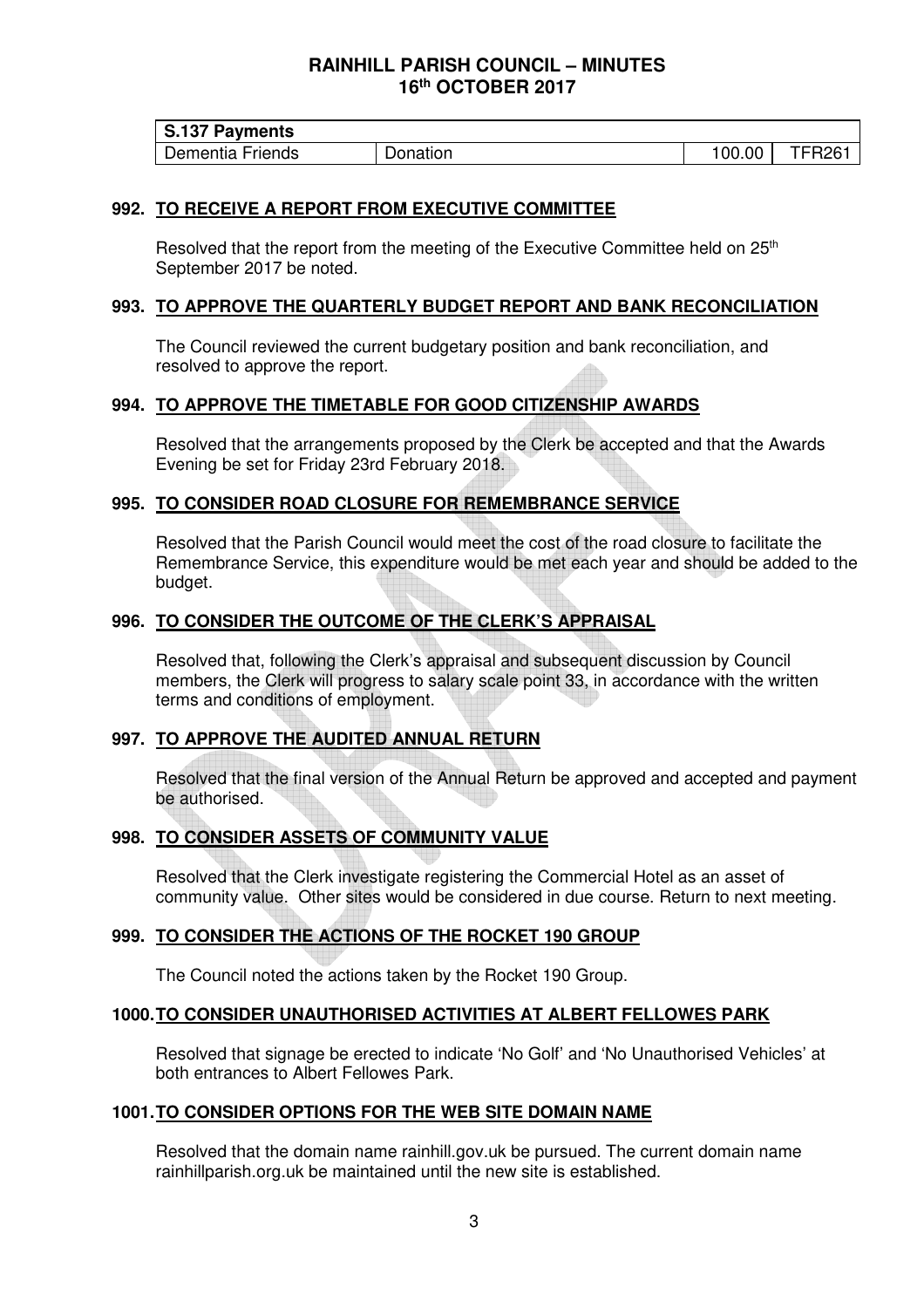# **1002. TO CONSIDER WEB SITE SECURITY**

Resolved that a SSL certificate was not considered necessary. Clerk instructed to remove contact form from web site to reduce risk.

# **1003. TO CONSIDER QUOTES FOR CLEANING OF THE WAR MEMORIAL**

Resolved that Stone Central be appointed to undertake cleaning of war memorial.

### **1004. TO CONSIDER REPAIRS TO CHANGING ROOMS AT ALBERT FELLOWES PARK**

Resolved that Kirby Roofing be appointed to undertake roof repairs to changing rooms at AFP.

# **1005. TO CONSIDER RESPONSE TO DCLG CONSULTATION**

Resolved that a representation be submitted to consultations on both the Liverpool City Region Strategic Housing and Employment Land Market Assessment, and the DCLG white paper 'Planning for the right homes in the right places' as detailed in the Clerk's report.

# **1006. RESIDENTS COMMENTS AND COMPLAINTS**

Resolved that the complaints reported in the agenda report be noted and that contact be made with St.Helens Council regarding the wildflower areas. Clerk to investigate solutions and return to future meeting. The issue of on street parking was recognised as a long standing problem. An item would be placed in the next Annual Report. Cllr S. Glover offered to report the overhanging vegetation.

Cllr J. Carroll expressed disappointment on behalf of the Parish Council, that the cost of work undertaken to remove graffiti from the War Memorial would not be reimbursed by the offender.

# **1007. TO RECEIVE REPORTS FROM MEMBER REPRESENTATIVES ON LOCAL ORGANISATIONS**

Resolved that the Council noted the following reports:

- Public Open Spaces: Cllr S. Glover reported that the Eco Garden would be hosting 'Something Spooky in the Garden' on 28th October. Discussions had been held with Rainhill Town to facilitate the First Team's return to Rainhill. Discussions would now be held with St.Helens Council to assess the feasibility.
- Village Hall Management Committee: A meeting was held 12<sup>th</sup> September. A campaign had been launched to raise funds for upkeep of the building. Several user groups had made donations. Cllr T. Long suggested contact with local colleges to provide practical work experience for trades students.
- Rainhill Railway & Heritage Society: Cllr B. Wood reported that the group had recently received a presentation on the Mersey Bridge. It was suggested that the Parish Council enter a team in the forthcoming quiz.
- Merseyside Association of Local Councils: Parish Councils were reminded that resolutions could be submitted to MALC for consideration.
- Rainhill Gala: Cllr B. Grunewald reported that all issues had been considered during the meeting.
- 4F Centre: A charge had been introduced for waste collections, which was an additional expenditure.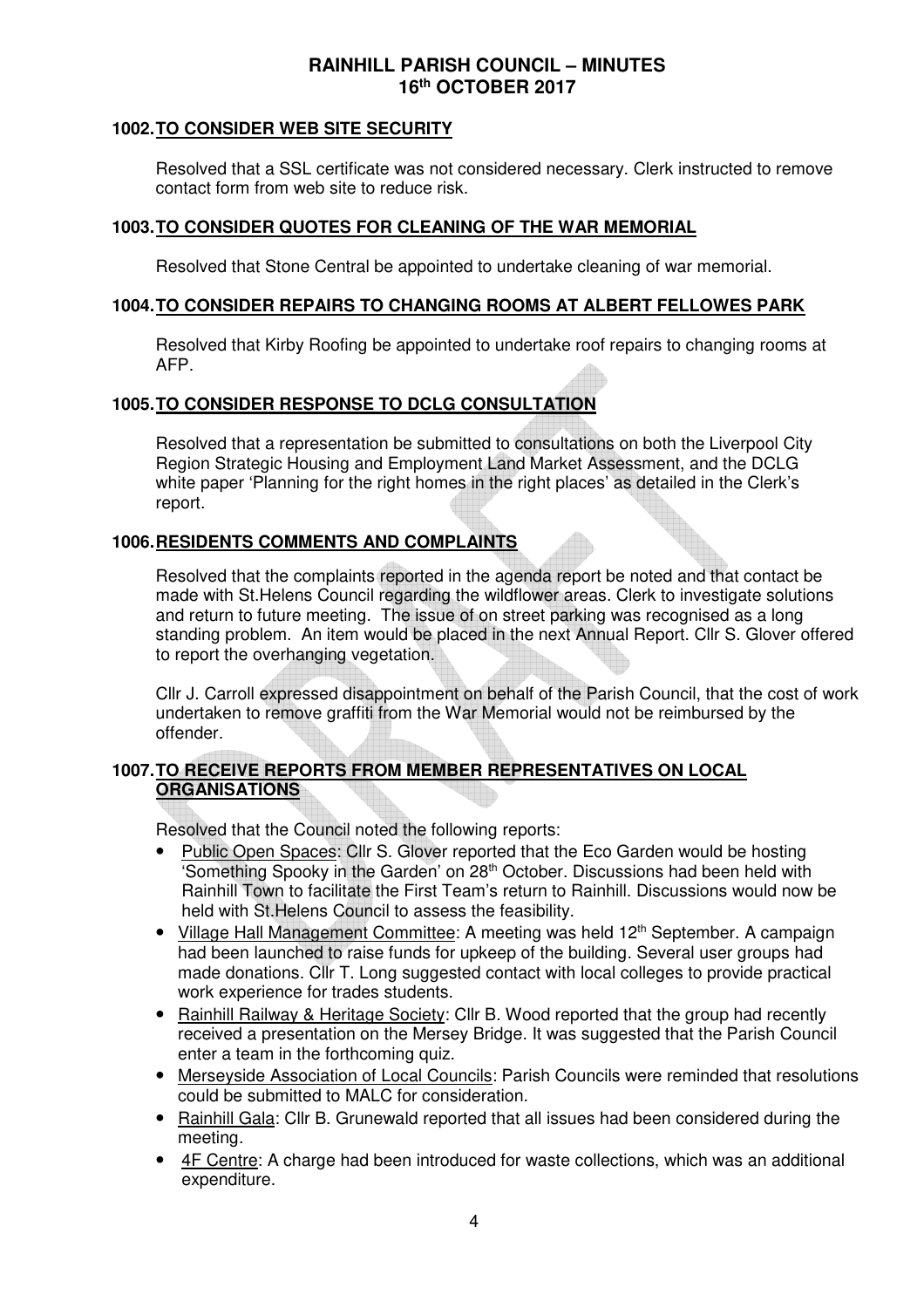### **1008. DATE & TIME OF NEXT MEETING**

It was resolved that a Finance Meeting would be held on Monday 13<sup>th</sup> November commencing at 7.30pm, the venue being Rainhill Village Hall. The next ordinary meeting would be held on Monday 11<sup>th</sup> December 2017, starting at 7:00pm and would be followed by the Christmas Meal.

### **1009. EXCLUSION OF THE PUBLIC**

Resolved that the public be excluded from the meeting during consideration of the following items for the reason stated:

Minute Reason (under the Local Government Act 1972)<br>1010 Exempt information concerning the financial or be Exempt information concerning the financial or business affairs of any particular person (Para 3 of Schedule 12a).

# **1010. CONSIDERATION OF LOGO COMPETITION**

It was agreed that all of the designs submitted were of a very high standard. Resolved that Cllr D. Long would circulate options for the preferred submission for further assessment by the Executive Committee.

The meeting closed at 9.43 pm.

\_\_\_\_\_\_\_\_\_\_\_\_\_\_\_\_\_\_\_\_\_ Chair of the Parish Council 11<sup>th</sup> December 2017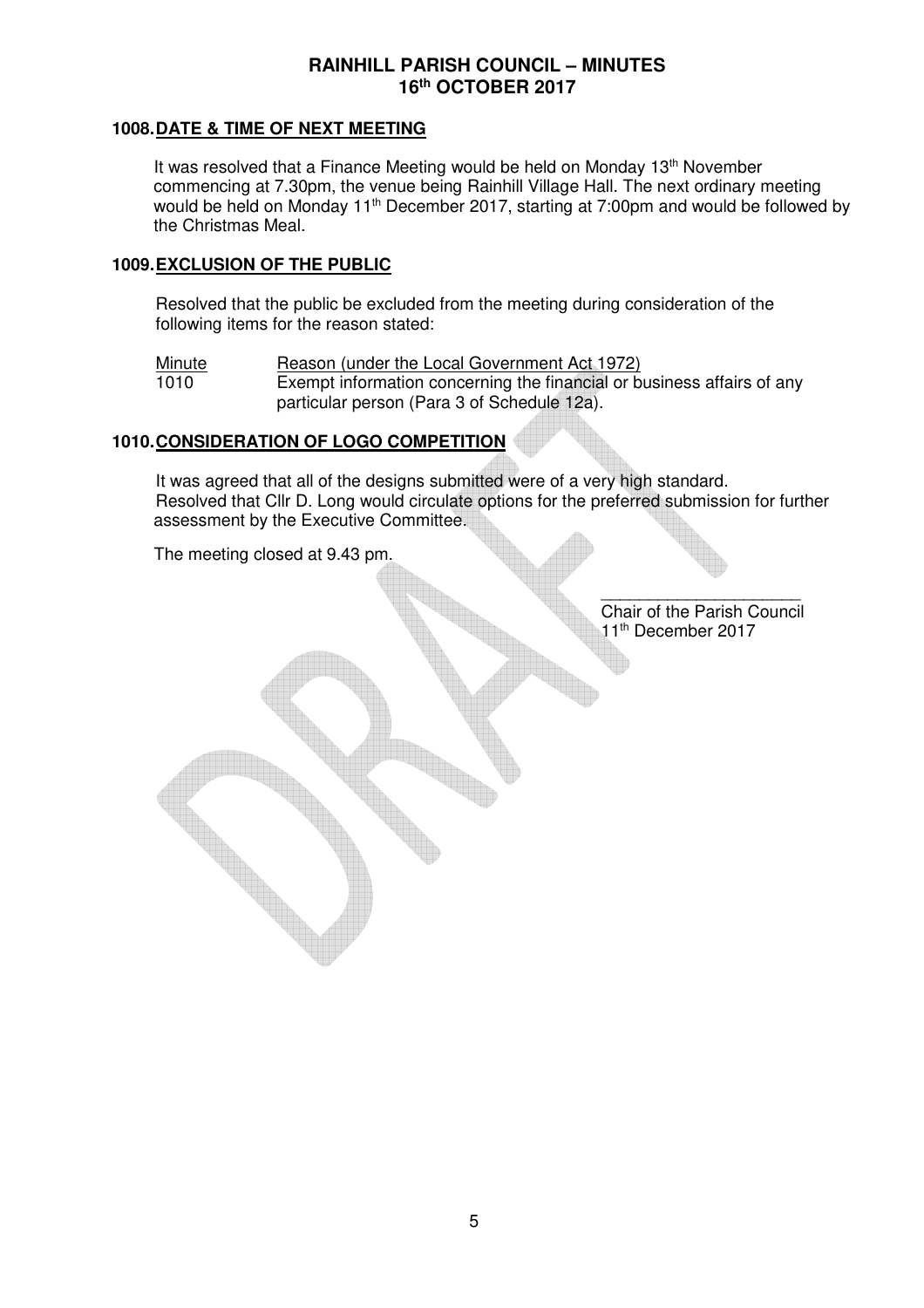# **RAINHILL PARISH COUNCIL – MINUTES 13th November 2017**

At a meeting of the Finance Committee of the Parish Council held on Monday 13<sup>th</sup> November 2017 at Rainhill Village Hall, the following were present:

Cllrs: B. Almond, J. Carroll, J. DeAsha, J. Doyle, S. Glover, D. Long, P. Long, C. Moore and W.M. Wood.

### **01. APOLOGIES FOR ABSENCE**

Apologies for absence were received from Cllrs: M. Donovan, B. Heydon, L. Glover, and B. Grunewald.

# **02. DECLARATIONS OF INTEREST**

No declarations of interest were received.

### **03. ACCOUNT BALANCES, INCOME EXPENDITURE & RESERVES**

The Clerk gave a report on the half-year bank account balance including a summary reconciliation of figures for each month of the half-year. It was agreed that funds above £75,000 be moved from Unity Trust into TSB to ensure all funds are covered by the financial services compensation scheme.

It was agreed that the Clerk would provide training to the Unity Trust Bank authorisers on authorising transactions to familiarise them with the process.

The Clerk outlined the updated auditing requirements and arrangements, and invited members to examine the accounts and processes if they so wished.

Last year the Development reserve was increased to £25,000. This incorporates funds for Rocket 190 and replacement changing rooms.

It was agreed that the Election Reserves be maintained at £11,000.

The Clerk reported that cash reserves are within the range advised by national bodies. It was agreed that cash reserves would be kept to a minimum.

### **04. PRECEPT**

The Clerk was instructed by the Council on the parameters for determining the 2018 Precept. It was agreed that a final decision on the Precept amount will be made at the 22<sup>nd</sup> January 2018 meeting, informed by the budget papers. Sufficient funds needed to be raised to meet the expected expenditure. Together with the risks outlined by the Clerk, detailed below, the following factors needed to be considered when determining 2018 precept: transfer of responsibilities for services currently provided or co-funded by St.Helens Council; loss of Council Tax support grant; and increases in National Insurance contributions.

### **05. RISKS**

The Clerk summarised potential financial risks, including:

# Open Spaces

Responsibility for statutory inspections has been passed to the Parish, increasing the annual costs. It was agreed that the shower facilities at the sports pavilions be decommissioned to reduce costs. Future maintenance at the sites could pass to the Parish.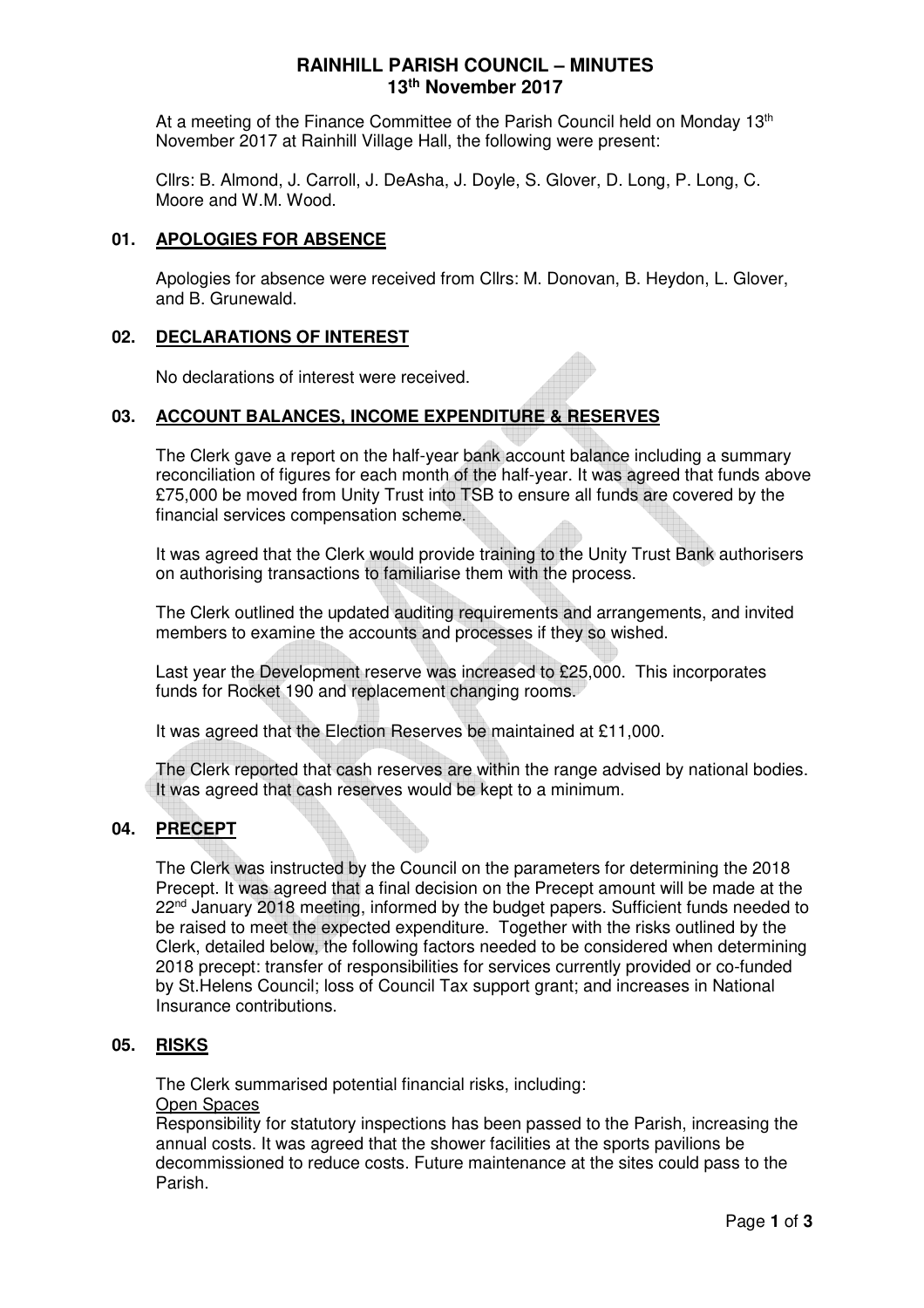# **RAINHILL PARISH COUNCIL – MINUTES 13th November 2017**

### Asset Register

It is essential that the Asset Register is finalised. It was agreed that the costs associated with this could be incurred.

### Sandstone Wall

Following a recent incident with the collapse of the sandstone wall at Old Lane open space, it was agreed that retention of the sandstone material was important to the character of the village. Quotes would be obtained to include the wall within the insurance schedule, however this may not be cost effective.

# **06. 4F CENTRE**

The Centre is currently self-financing and was no longer considered to be a demand on Parish money.

### **07. VILLAGE HALL GRANT**

It was agreed that the Village Hall grant be maintained at £11,023, for the third consecutive year. The outcome of a grant application for essential repairs was awaited. Should this not be forthcoming additional support may be needed.

# **08. OTHER POTENTIAL PROJECTS FOR 2018/19 AND BEYOND**

### Holt Changing Rooms

This proposal had been discussed for many years and it was agreed that resolution was needed. A meeting of the Executive Committee would be arranged to discuss whether a scheme was feasible or it should be discounted.

More immediate storage problems at Holt Lane would be considered for a landfill tax grant application. It was agreed that the Parish Council would contribute the 10% clawback money required to secure the application, together with submission of a planning application.

### Rainhill Visioning

Work was progressing at St.Helens Council level and proposals would soon be available for consideration by the Parish Council and public. The Parish would then need to decide whether to invest in its progress.

### Rainhill Rocket 190<sup>th</sup> Celebration

Work was progressing, and previous commitments to underwrite costs associated with the celebration should be covered by ensuring adequate reserves were available.

### Environmental Improvements

Wildflowers – following issues with some areas of planting, wildflowers had been replaced with bulbs. This would be assessed before any other areas were considered for similar treatment.

Tree planting – the working group would consider where planting could be accommodated. An initial commitment to £3,000 to facilitate the first year of planting was agreed.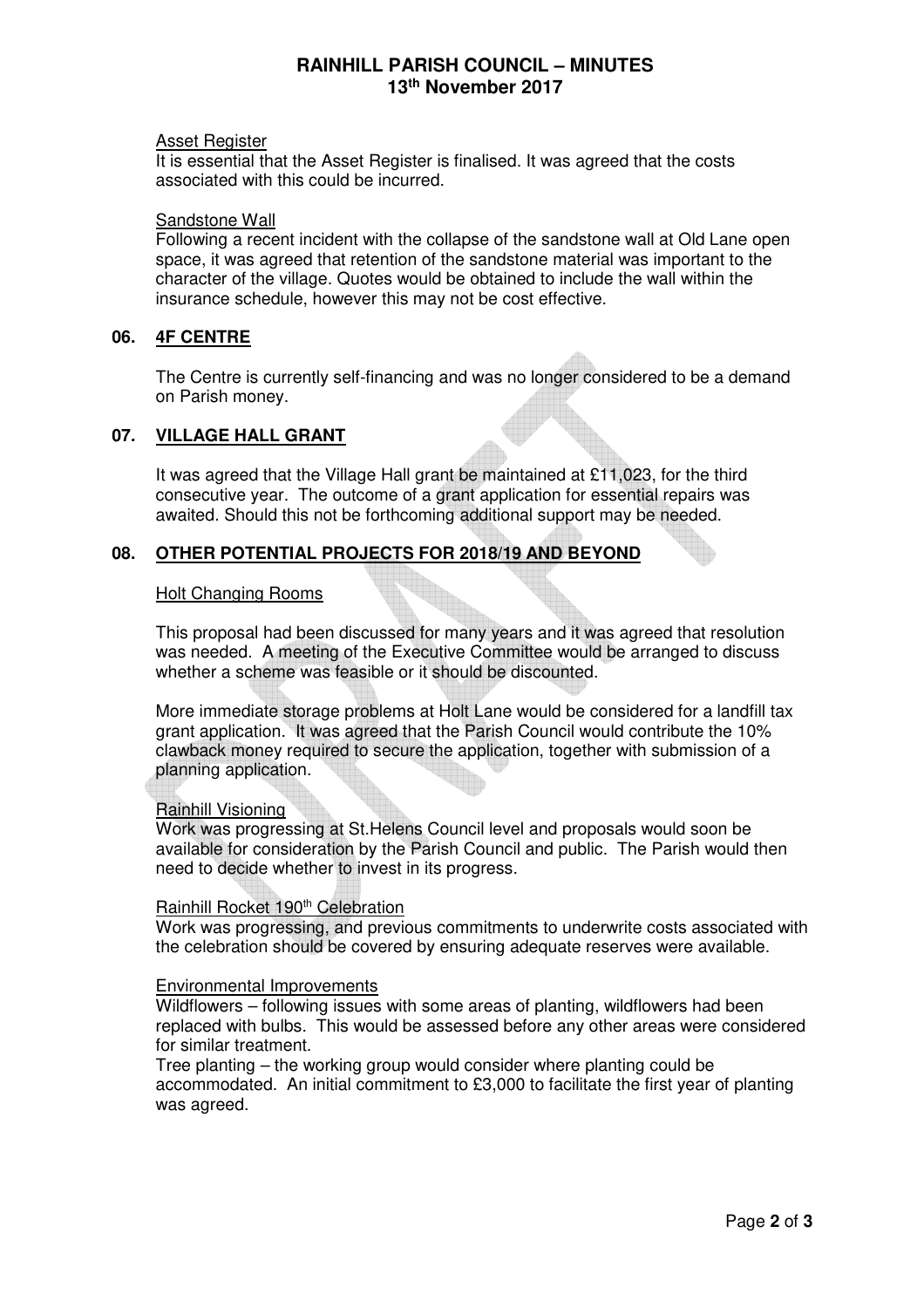# **RAINHILL PARISH COUNCIL – MINUTES 13th November 2017**

Village Hall Land Contract

The land on which the Village Hall stands is leased and the contract will require renewal after 2032. Discussion would be needed to determine the best way forward and advice would be sought from St.Helens Council Chief Executive.

### **DATE & TIME OF NEXT MEETING**

It was resolved that the next ordinary meeting will be held on Monday 11<sup>th</sup> December 2017, starting at 7:00pm, the venue being Rainhill Village Hall.

The meeting closed at 9.25 pm.

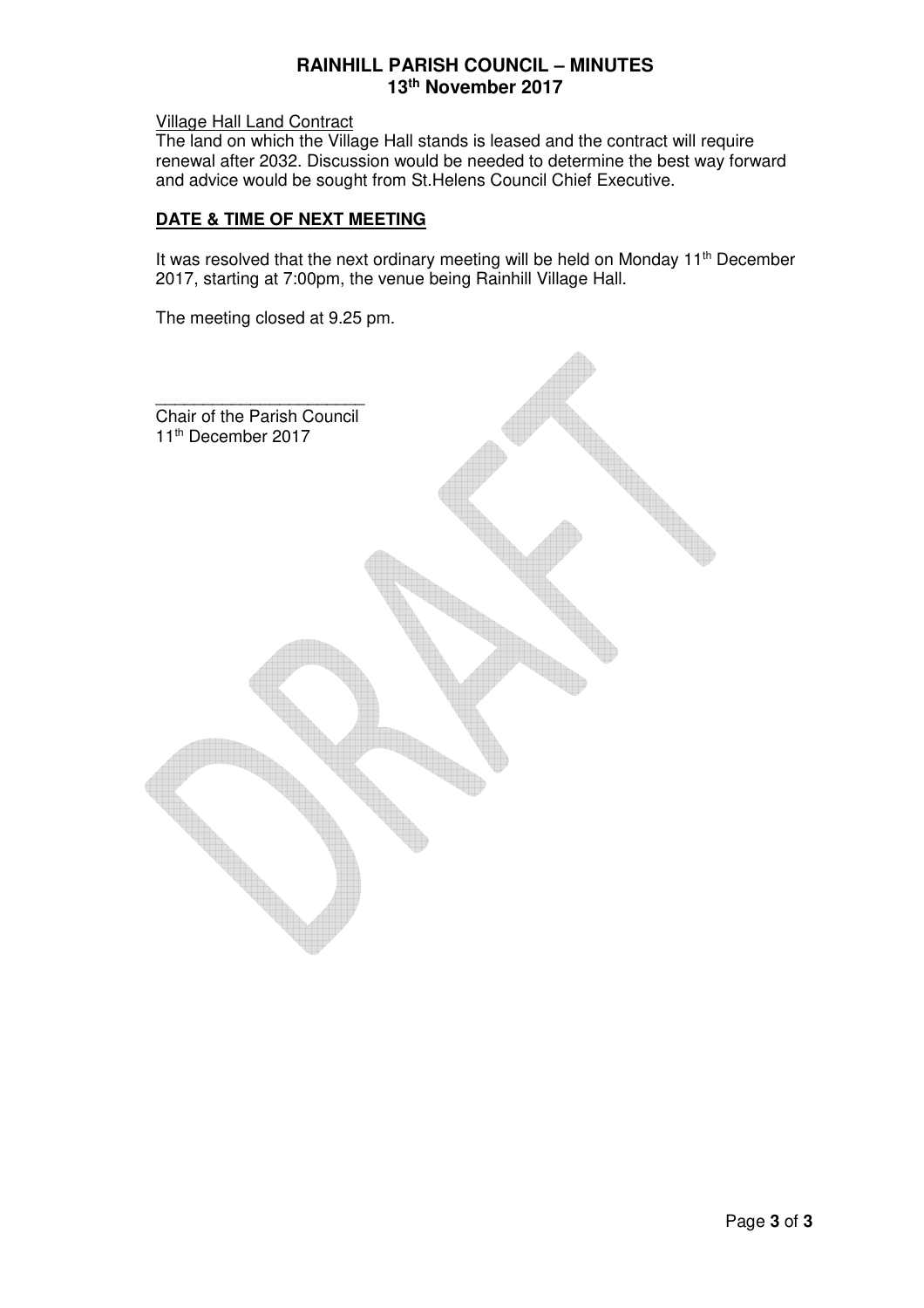# **Police Report**

Area: Rainhill Month: October 2017 Merseyside Police Report for Rainhill Parish Council Meeting Monday 11th December 2017

|                                            | 2016           | 2017           | Diff           | $%$ Diff  | Description                                                                                                                                                                                                                                                                                                                                                                                                                                                             |
|--------------------------------------------|----------------|----------------|----------------|-----------|-------------------------------------------------------------------------------------------------------------------------------------------------------------------------------------------------------------------------------------------------------------------------------------------------------------------------------------------------------------------------------------------------------------------------------------------------------------------------|
| <b>Burglary</b><br>Business &<br>Community | $\overline{c}$ | 1              | $-1$           | $-50$     | 1) Lock forced to open outside porta cabin - lawnmower & tools stolen -<br>Victoria Terrace                                                                                                                                                                                                                                                                                                                                                                             |
| <b>Burglary</b><br>Residential             | $\overline{c}$ | $\overline{2}$ | $\mathbf 0$    | $\pmb{0}$ | 1) Offender gains entry to utility room by unknown means & takes car keys &<br>car - Mooreway<br>2) Rear ground floor window frame damaged to gain access - mobile phone<br>stolen - Trent Road                                                                                                                                                                                                                                                                         |
| Criminal<br>Damage                         | 4              | 3              | $-1$           | $-25$     | 1) Lock on outside shed damaged - Elderswood<br>2) Damage to wheel clamp - Roby Close<br>3) Mirror damaged in a dwelling by intoxicated family member - Dee Road                                                                                                                                                                                                                                                                                                        |
| Drugs                                      | 0              | $\mathbf 0$    | $\pmb{0}$      | $\pmb{0}$ |                                                                                                                                                                                                                                                                                                                                                                                                                                                                         |
| Other Theft                                | 11             | 9              | $-2$           | $-18$     | 1) Fuel put in vehicle - drivers making off without payment x 7 - false plates<br>at times - Warrington Rd<br>8) Fence panels removed - Braithwaite Close<br>9) Theft of bag & contents from under seat of a bus - no CCTV coverage -<br>Millom Avenue                                                                                                                                                                                                                  |
| <b>Public Order</b>                        | 3              | $\overline{2}$ | $-1$           | $-33$     | 1) Verbal threat - was a misunderstanding - Blundells Lane golf club<br>2) Verbal threat involving youths - Ratcliffe Place                                                                                                                                                                                                                                                                                                                                             |
| Robbery<br><b>Business</b>                 | $\mathbf 0$    | $\mathbf 0$    | $\overline{0}$ | $\pmb{0}$ |                                                                                                                                                                                                                                                                                                                                                                                                                                                                         |
| Robbery<br>Personal                        | 2              | $\mathbf 0$    | $-2$           | $-100$    |                                                                                                                                                                                                                                                                                                                                                                                                                                                                         |
| <b>Theft Bike</b>                          | 1              | $\pmb{0}$      | $-1$           | $-100$    |                                                                                                                                                                                                                                                                                                                                                                                                                                                                         |
| T.F.M.V.                                   | 3              | $\overline{5}$ | $\overline{2}$ | 67        | 1) Theft of VRM number plates from a motor cycle when parked on the<br>driveway - Longton Lane<br>2) Insecure vehicle door - chainsaw stolen - foot pursuit chainsaw dropped &<br>recovered - Lowther Drive<br>3) New tyre exchanged for old tyre - Warrington Road<br>4) Theft of VRM number plates from a motor vehicle when parked on the<br>highway - Second Avenue<br>5) Theft of VRM number plates from a motor vehicle when parked on the<br>highway - Holt Lane |
| <b>Theft Shop</b>                          | 5              | 5              | 0              | 0         | 1) Theft of coffee & biscuits - Shell - Warrington Road<br>2) Theft of radio x 2 - Co-op - Warrington Road<br>4) Razors, deodorant, drinks & confectionery stolen - McColl's - Warrington<br>Road<br>5) Theft of meat - Co-op - Warrington Road                                                                                                                                                                                                                         |
| T.O.M.V.                                   | 1              | $\overline{c}$ | 1              | 100       | 1) Ford Fiesta stolen - car keys secure - Deepdale Drive<br>2) Ford Focus stolen - car keys secure - Ashley Close                                                                                                                                                                                                                                                                                                                                                       |
| Vehicle<br>Interference                    | 2              | 1              | -1             | $-50$     | 1) Insecure vehicle searched - nothing stolen - Norlands Lane                                                                                                                                                                                                                                                                                                                                                                                                           |
| Total                                      | 36             | 30             | -6             | $-17$     |                                                                                                                                                                                                                                                                                                                                                                                                                                                                         |
| <b>ASB</b>                                 | 17             | 10             | -7             | $-41$     |                                                                                                                                                                                                                                                                                                                                                                                                                                                                         |
|                                            |                |                |                |           |                                                                                                                                                                                                                                                                                                                                                                                                                                                                         |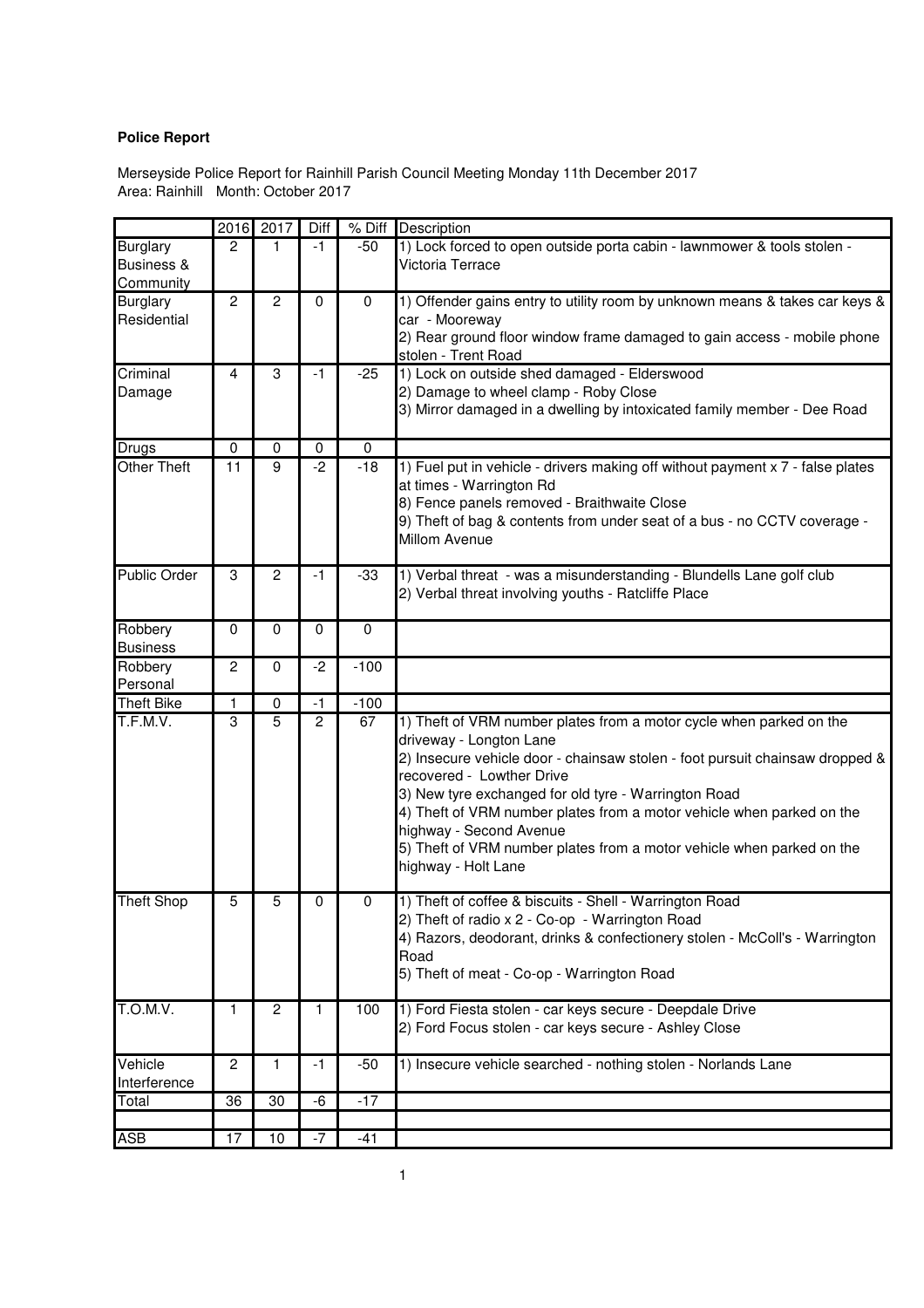### **Police Report**

Area: Rainhill Month: November 2017 Merseyside Police Report for Rainhill Parish Council Meeting Monday 11th December 2017

|                                                       | 2016           | 2017           | Diff           | % Diff      | Description                                                                                                                                                                                                                                                                                                                                                                                                                                                                                                                            |
|-------------------------------------------------------|----------------|----------------|----------------|-------------|----------------------------------------------------------------------------------------------------------------------------------------------------------------------------------------------------------------------------------------------------------------------------------------------------------------------------------------------------------------------------------------------------------------------------------------------------------------------------------------------------------------------------------------|
| <b>Burglary</b><br><b>Business &amp;</b><br>Community | 1              | $\mathcal{P}$  | 1              | 100         | 1) Storage sheds broken into - damage caused - nothing stolen - Warrington<br>Road<br>2) Storage shed broken into - stock stolen - Warrington Road                                                                                                                                                                                                                                                                                                                                                                                     |
| <b>Burglary</b><br>Residential                        | 4              | 7              | 3              | 75          | 1) Rear door lock damaged - no entry gained - Old Lane x 2 - 6/11/17<br>3) Ladder used to gain entry to bathroom window - Old Lane - 6/11/17<br>4) Blunt instrument used to force ground floor window - males seen & make<br>off - View Road<br>5) Neighbour witnesses male stealing property from garden shed - Holt Lane<br>6) Front window of premises smashed to gain entry - hand tools stolen -<br><b>Station Road</b><br>7) Entry gained possibly through rear door - large amount of cash stolen from<br>purse - Francis Close |
| Criminal<br>Damage                                    | 6              | 7              | 1              | 17          | 1) Bodywork of vehicle scratched extensively including roof & bonnet -<br>Longton Lane<br>2) Garage door lock glued - unable to open - Meade Close<br>3) Wing mirror of vehicle damaged by male passing by - Rainhill Road                                                                                                                                                                                                                                                                                                             |
| <b>Drugs</b>                                          | 0              | $\overline{c}$ | $\overline{c}$ | $\mathbf 0$ | 1) Vehicle stop checked - small amount of cannabis found - Warrington Road<br>2) Vehicle stop checked - small amount of cannabis found - Kendricks Fold                                                                                                                                                                                                                                                                                                                                                                                |
| <b>Other Theft</b>                                    | 6              | 6              | $\mathbf 0$    | $\mathbf 0$ | 1) Golf course used without payment - Blundells Lane<br>2) Fuel put into vehicles - no attempt to pay x 3 - Texaco Warrington Road<br>5) Fuel put into vehicles - no attempt to pay x 2 - Shell Warrington Road                                                                                                                                                                                                                                                                                                                        |
| <b>Public Order</b>                                   | 3              | 4              | 1              | 33          | 1) Pupils fighting - advised by member of public who was verbally abused x 2<br><b>Warburton Hey</b><br>2) Verbal threat involving youths - Ratcliffe Place<br>3) Verbal threats involving family members - Horwood Avenue<br>4) Verbal threats in relation to dog fouling - Warburton Hey                                                                                                                                                                                                                                             |
| Robbery<br><b>Business</b>                            | 0              | $\mathbf 0$    | 0              | $\mathbf 0$ |                                                                                                                                                                                                                                                                                                                                                                                                                                                                                                                                        |
| Robbery<br>Personal                                   | 0              | 1              | 1              | $\mathbf 0$ | 1) Male jumped from behind by a group of males - small amount of money<br>dropped & stolen - Warburton Hey                                                                                                                                                                                                                                                                                                                                                                                                                             |
| <b>Theft Bike</b>                                     | 0              | 0              | 0              | $\mathbf 0$ |                                                                                                                                                                                                                                                                                                                                                                                                                                                                                                                                        |
| T.F.M.V.                                              | $\overline{5}$ | 4              | $-1$           | $-20$       | 1) Vehicle headlights & lights taken from vehicle on the driveway - Ryder<br>Close<br>2) Unnamed items stolen from vehicle - Warrington Road<br>3) Theft of rear VRM number plate from a motor vehicle - Toftwood Gardens<br>4) Theft of rear VRM number plate from a motor vehicle - Stapleton Road                                                                                                                                                                                                                                   |
| <b>Theft Shop</b>                                     | 1              | 4              | 3              | 300         | 1) Theft from Co-op x 3 - Warrington Road<br>4) Theft of cider from Bargain Booze - Warrington Road                                                                                                                                                                                                                                                                                                                                                                                                                                    |
| <b>T.O.M.V.</b>                                       | 0              | 2              | $\overline{c}$ | 0           | 1) Ford Focus stolen from driveway - unknown means - Longton lane<br>2) Motor scooter stolen from rear garden overnight -Toftwood Gardens                                                                                                                                                                                                                                                                                                                                                                                              |
| Vehicle<br>Interference                               | 1              | 1              | 0              | $\mathbf 0$ | 1) Front passenger window of lorry smashed on private land - attempt made<br>to start vehicle - School Lane                                                                                                                                                                                                                                                                                                                                                                                                                            |
| Total                                                 | 27             | 40             | 13             | 48          |                                                                                                                                                                                                                                                                                                                                                                                                                                                                                                                                        |
|                                                       |                |                |                |             |                                                                                                                                                                                                                                                                                                                                                                                                                                                                                                                                        |
| ASB                                                   | 8              | 12             | 4              | 50          |                                                                                                                                                                                                                                                                                                                                                                                                                                                                                                                                        |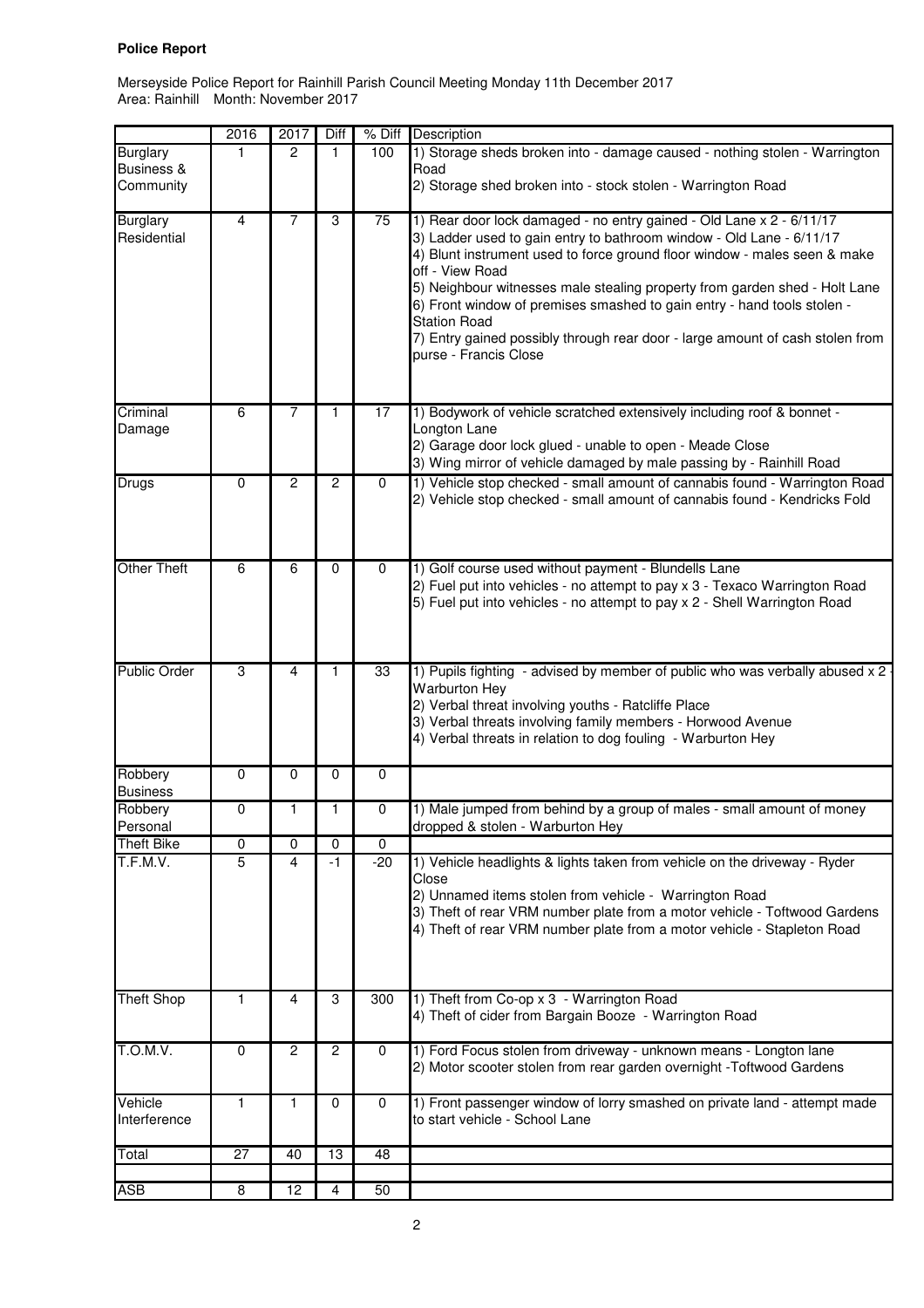The Clerk's report is in two parts:

The first part relates to actions that have already been taken. These items will not have a corresponding Agenda item and shouldn't need any further discussion.

\_\_\_\_\_\_\_\_\_\_\_\_\_\_\_\_\_\_\_\_\_\_\_\_\_\_\_\_\_\_\_\_\_\_\_\_\_\_\_\_\_\_\_\_\_\_\_\_\_\_\_\_\_\_\_\_\_\_\_\_\_\_\_\_\_\_\_\_\_\_\_\_\_

\_\_\_\_\_\_\_\_\_\_\_\_\_\_\_\_\_\_\_\_\_\_\_\_\_\_\_\_\_\_\_\_\_\_\_\_\_\_\_\_\_\_\_\_\_\_\_\_\_\_\_\_\_\_\_\_\_\_\_\_\_\_\_\_\_\_\_\_\_\_\_\_\_

The second part relates directly to Agenda items and is intended to assist any discussion of Agenda items. These notes are for information only and should only be discussed as each Agenda item is reached.

# **PART 1 - ACTIONS TAKEN**

# **5. CLERKS REPORT**

 All actions resulting from resolutions made at the 16th October ordinary meeting have either been completed or are in progress. Additionally I can report the following:

# **5.1 CLERKS HOLIDAYS**

A reminder that the Clerk will be on leave  $13<sup>th</sup>$  January 2018 – 21st January 2018.

# **5.2 WINTER WARMER EVENT**

The winter warmer team were invited to attend Rainhill Village Hall on 5<sup>th</sup> December, to coincide with the Luncheon Club day. All expenses have been met by the Winter Warmer Team. I may have further details of numbers of visitors, etc., at the time of the meeting.

### **5.3 PLANTER AT HOUGHTON STREET**

The planter provided in a joint project between the Civic Society and Parish Council is now in position on Houghton Road. It had not been planted up at the time of writing but should be in the near future.

# **5.4 COMMERCIAL HOTEL – ASSET OF COMMUNITY VALUE**

 At the October meeting it was resolved that the Clerk investigate registering the Commercial Hotel as an asset of community value. A nomination form has now been submitted to St.Helens Council by a local resident. Copies have been supplied to the Parish Council. Notification has been received that St.Helens Council aims to come to a decision by 18th December 2017.

# **5.5 REPLACEMENT OF WILDFLOWERS ON WARRINGTON ROAD**

Members will recall the presentation on wildflower planting, given by a local resident at the last meeting. At that meeting it was resolved that a solution to the issues be sought. Following the meeting contact was made with both St.Helens Council and the resident. It was agreed that the land in question be included in a programme of bulb planting, previously authorised by Parish Council. This has since been implemented and should be evident in the new year.

# **5.6 REQUEST FOR FUNDING TOWARDS WHEELBARROW**

 A request for funding towards a wheelbarrow was received from residents around the alleyway project. A donated wheelbarrow was offered and supplied to the residents. This has fulfilled their requirement and a donation is no longer needed.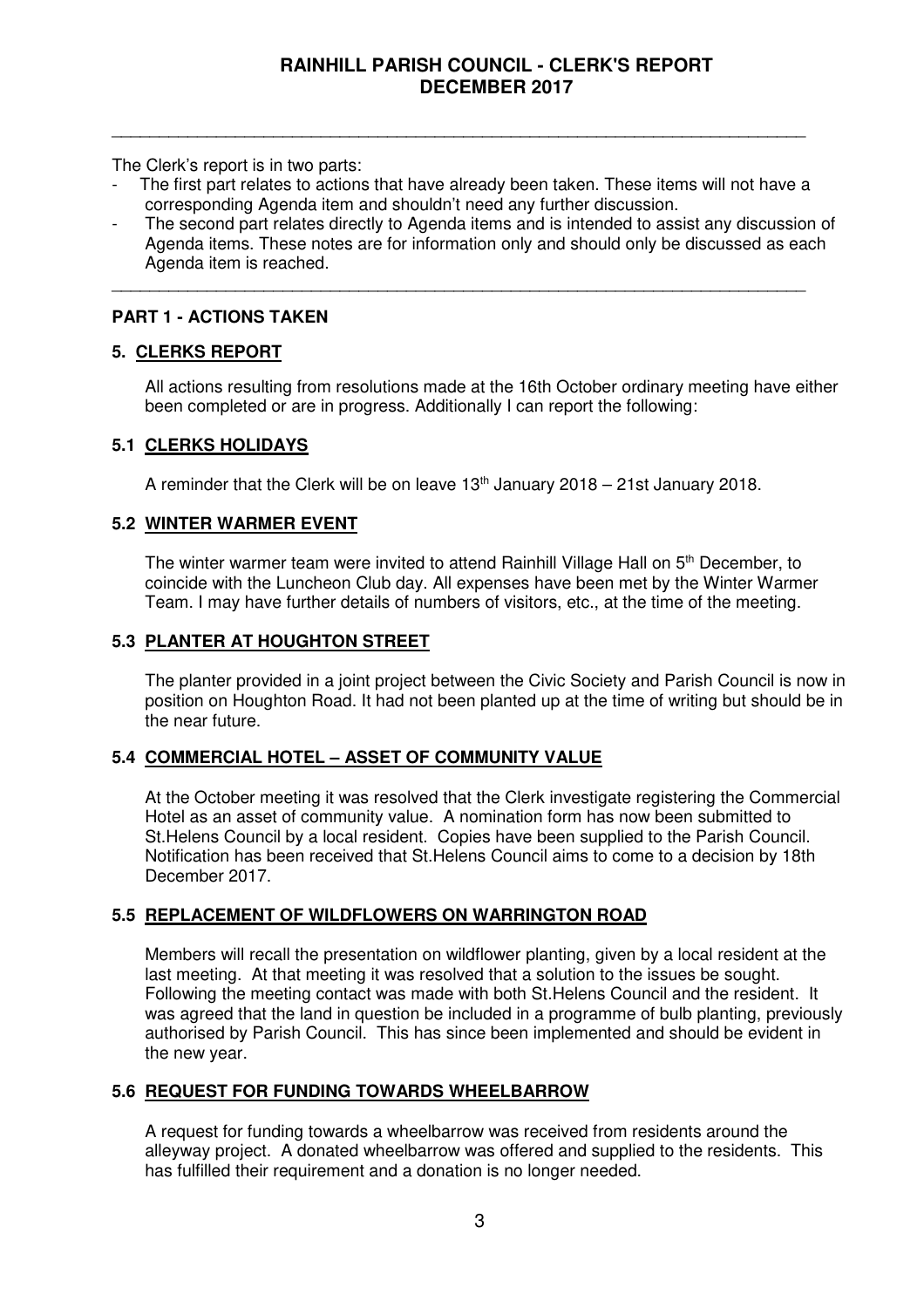# **PART 2 - AGENDA ITEMS – SUPPLEMENTARY NOTES**

# **6. PLANNING APPLICATIONS**

The following applications have been assessed and comments submitted as indicated:

No comment has been submitted for the following applications and the closing date for comments will have passed at the time of the meeting:

P/2017/0814 12 View Road Replacement hipped roof over existing two storey side extension.

P/2017/0867 2 Kingsdale Avenue, Erection of a single storey side extension along with the erection of a perimeter wall.

The following applications are still under discussion:

P/2017/0902 3 Owen Road Removal of condition 2 on approval P/2014/0842 to replace railings with a solid gate / fence.

# **7. TO AUTHORISE ACCOUNTS FOR PAYMENT**

| Payee                    | <b>Description</b>                     | <b>Amount</b> | Ref           |
|--------------------------|----------------------------------------|---------------|---------------|
| <b>G</b> Pinder          | Telephone                              | 15.00         |               |
|                          | Salary - Dec (less Tax, NI & Pens)     | 1258.35       |               |
|                          | Photocopying - Oct                     | 40.00         |               |
|                          | Photocopying - Nov                     | 9.80          |               |
|                          | Posters for Beer Festival              | 2.10          |               |
|                          | Printer Ink                            | 17.39         |               |
|                          |                                        | 1342.64       | <b>TFR265</b> |
| Merseyside Pension Fund  | $LGPS - Dec$                           | 332.58        | <b>TFR266</b> |
| <b>HMRC</b>              | Tax & NI (Oct-Dec)                     | 675.49        | <b>TFR267</b> |
| <b>Scottish Power</b>    | Deepdale Drive (Rainhill Park) - Dec   | 21.00         | <b>STO</b>    |
| Npower                   | Martin Close (Holt) - Dec              | 16.00         | DD            |
| <b>United Utilities</b>  | Rainhill Park Playing Fields - Dec     | 55.06         | DD            |
| <b>United Utilities</b>  | Holt Playing Fields - Dec              | 6.33          | <b>STO</b>    |
| Hydraclean               | Legionella Testing Holt Lane - Dec     | 51.00         | <b>STO</b>    |
| Hydraclean               | Legionella Testing Rainhill Park - Dec | 52.00         | <b>STO</b>    |
| Kirby Roofing            | Repairs to AFP pavilion roof           | 708.00        | <b>TFR268</b> |
| <b>St.Helens Council</b> | Repair to Eco Garden Gate              | 66.40         | <b>TFR269</b> |
| <b>St.Helens Council</b> | <b>Bulb Planting</b>                   | 746.70        | <b>TFR270</b> |
| W M Wood                 | Mileage Allowance                      | 46.15         | <b>TFR271</b> |
| <b>Unity Trust Bank</b>  | <b>Bank Charges</b>                    | 18.00         | DD            |
| S.137 Payments           |                                        |               |               |
| <b>RBL Poppy Appeal</b>  | <b>Wreath &amp; Donation</b>           | 43.50         | 076           |

**The Council should consider approving the above payments.**

# **8. TO CONSIDER THE ACTIONS OF THE ROCKET 190 GROUP**

The Rocket 190 Group invited the business community of Rainhill to a meeting on 2<sup>nd</sup> November, to discuss involvement in the celebration weekend. Letters were hand delivered to 58 business premises in the village, no businesses attended the meeting, three apologies were received. Negotiations are progressing with NRM. A method statement with details on transportation, storage and use of the Rocket during the loan has been submitted to support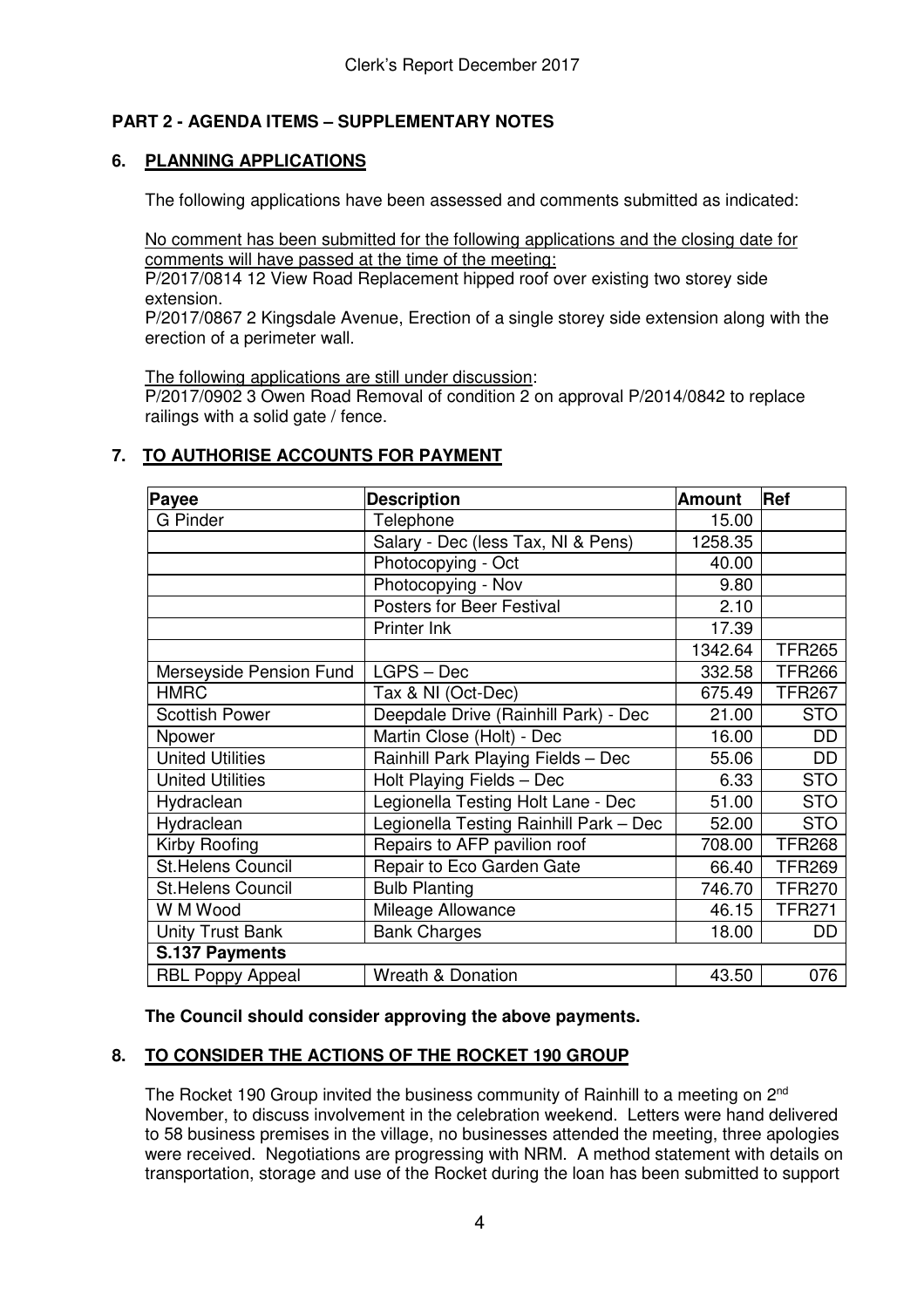the security check with the Arts Council England. The bank account has now received the opening balance of £100.00 from Parish Council funds.

# **For information only.**

# **9. TO CONSIDER DONATIONS IN RESPECT OF THE CHRISTMAS LIGHTS SWITCH-ON**

The Christmas Lights Switch on took place on 24<sup>th</sup> November. The Chair opened the ceremony and children from Oakdene School, supervised by Mr Weston, sang a number of Christmas songs. The event was well supported, posters had been erected in local shops and emails sent to all schools.

A letter has been given to the landlady of the Victoria Hotel to thank her for generously helping the Council by allowing use of the forecourt for a PA system to be set up (including providing the electricity supply). Oakdene choir have been thanked.

In previous years a donation has been made to the participating school. Last year the Council decided to make a £100 donation to the participating School, as a gesture of thanks for their involvement in the event. Further the Council are asked to consider a donation to Willowbrook Hospice in lieu of any payment to Councillor Shields for his time and use of his audio visual equipment.

It has been suggested that the Switch On Event is relocated to beside the tree, as those attending the event do not see the lights come on. I think the event used to be centred on Houghton Street, but was relocated to provide some protection from inclement weather. Are there any views on the best location for the event?

**The Council should consider approving a donation to Oakdene Primary School, and to Willowbrook Hospice, so that any payment could be authorised at the January meeting. Members should also consider their preferred location for the event.** 

# **10. TO CONSIDER DONATION TO BRITISH LEGION FOR REMEMBRANCE SUNDAY**

The Remembrance Sunday Service took place at the War Memorial on Sunday 12<sup>th</sup> November, at which the Chairman laid a wreath. Payment for the wreath £18.50, and a suggested donation to the Poppy Appeal of £25, in line with previous years, are included in the table of payments for authorisation, the total being £43.50. A temporary road closure was organised with St.Helens Council and funded by the Parish Council, a bill is awaited.

**The Council should consider approving a £25 donation in addition to payment for the wreath.**

# **11. TO RECEIVE RECOMMENDATIONS FROM GOOD CITIZENSHIP AWARDS PANEL**

The nomination forms received for this year's Good Citizenship Awards have been passed to the Working Group. Their recommendations should be available to be reported to full Council.

**Unless there are exceptional reasons not to, the Council should accept the recommendations of the Working Group.** 

# **12. TO REVIEW THE EFFECTIVENESS OF INTERNAL AUDIT SYSTEMS AND CONTROLS AND APPOINT AN AUDITOR**

In order to ensure compliance with the requirements of The Accounts and Audit Regulations 2015, and confirm compliance with the statements agreed to in the annual governance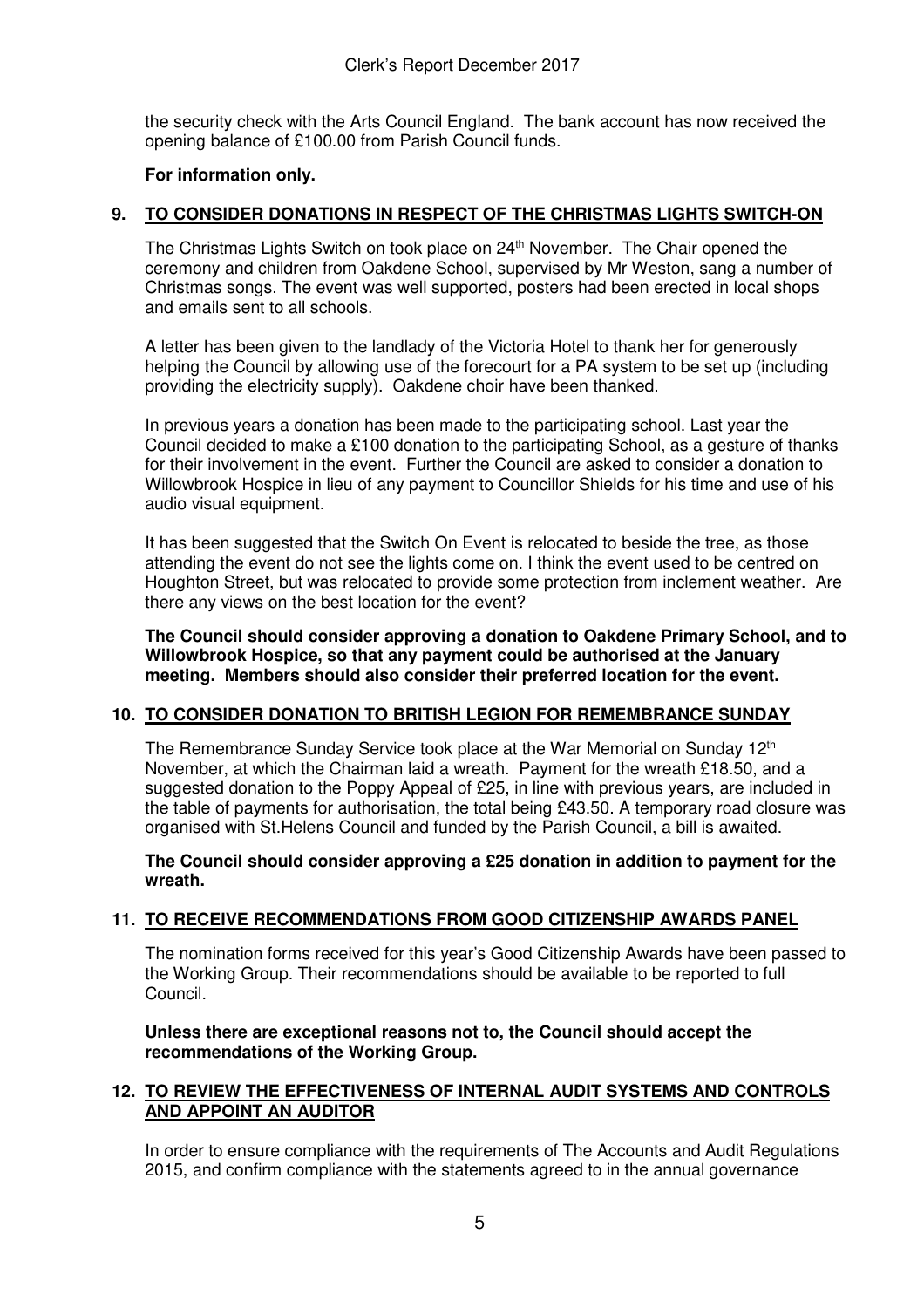statement of the Annual Return, the Council must have the following key internal control documents in place:

- Financial Regulations
- Quarterly budget monitoring reports
- Effectiveness of Internal Audit and Controls
- Testing of Key Internal Controls
- Risk Management Schedule
- Register of Assets and Liabilities

Most of these documents are already reviewed and approved on an annual basis, however the new requirement is the review the effectiveness of the system of internal audit and the official appointment of internal auditors.

Attached at appendix 1 is an Effectiveness of Internal Audit and Controls document outlining how each requirement is currently complied with, together with the Testing of Key Internal Controls document, both of which require approval. The second document will be used as the terms of reference, in appointing the internal auditor.

As you are aware the Parish Councils of Billinge, Seneley Green, Bold and Rainhill undertake an internal audit examination twice a year. This year our examination will be undertaken by Stephen Gaskell, Clerk to Bold Parish Council. I have prepared a letter of appointment accordingly.

### **The Council should appoint Stephen Gaskell as internal auditor and review and approve the Effectiveness of Internal Audit and Controls, and Testing of Key Internal Controls documents.**

# **13. TO CONSIDER REPAIRING THE SANDSTONE WALL AT OLD LANE OPEN SPACE**

In October notification was received that the sandstone wall which forms the boundary to our open space at Old Lane with Fairclough Road had collapsed. The area was fenced off for safety and three quotes have been invited for its repair.

| Company and details of repair quoted for                                            | Quote     |
|-------------------------------------------------------------------------------------|-----------|
| <b>Stone Central</b>                                                                | £8,541.03 |
| We have not allowed for any works to the existing foundations and assume they       |           |
| are in good condition, if this is not the case once works commence there will be    |           |
| a requirement to cost for these works.                                              |           |
| Sort all stone to enable rebuild to commence, inspect for any damaged stone         |           |
| requiring replacement & advise accordingly.                                         |           |
| Take down any loose stone to both sides of the existing wall prior to               |           |
| commencement.                                                                       |           |
| Rebuild existing wall to lines and levels to match existing using a lime mortar     |           |
| for all building & pointing works                                                   |           |
| <b>Extras</b>                                                                       |           |
| New stone where existing cannot be reused: £100 per sqm                             |           |
| Timber fence to be taken down & re-erected at other's expense.                      |           |
| <b>Burleighs</b>                                                                    | £6,725.00 |
| Sort and clean off remnants of old mortar to existing collapsed walling. Store      |           |
| adjacent to the works. Carefully dismantle section of wall to the left side approx. |           |
| 2m long, and to the right side up to the large crack. Clean off stone and set       |           |
| aside adjacent to the works. Prepare top of existing wall and rebuild to original   |           |
| line and form using stone from site, all bedded and pointed in suitable lime        |           |
| mortar. Where required, stainless steel ties to be used. Reset coping.              |           |
| Optional                                                                            |           |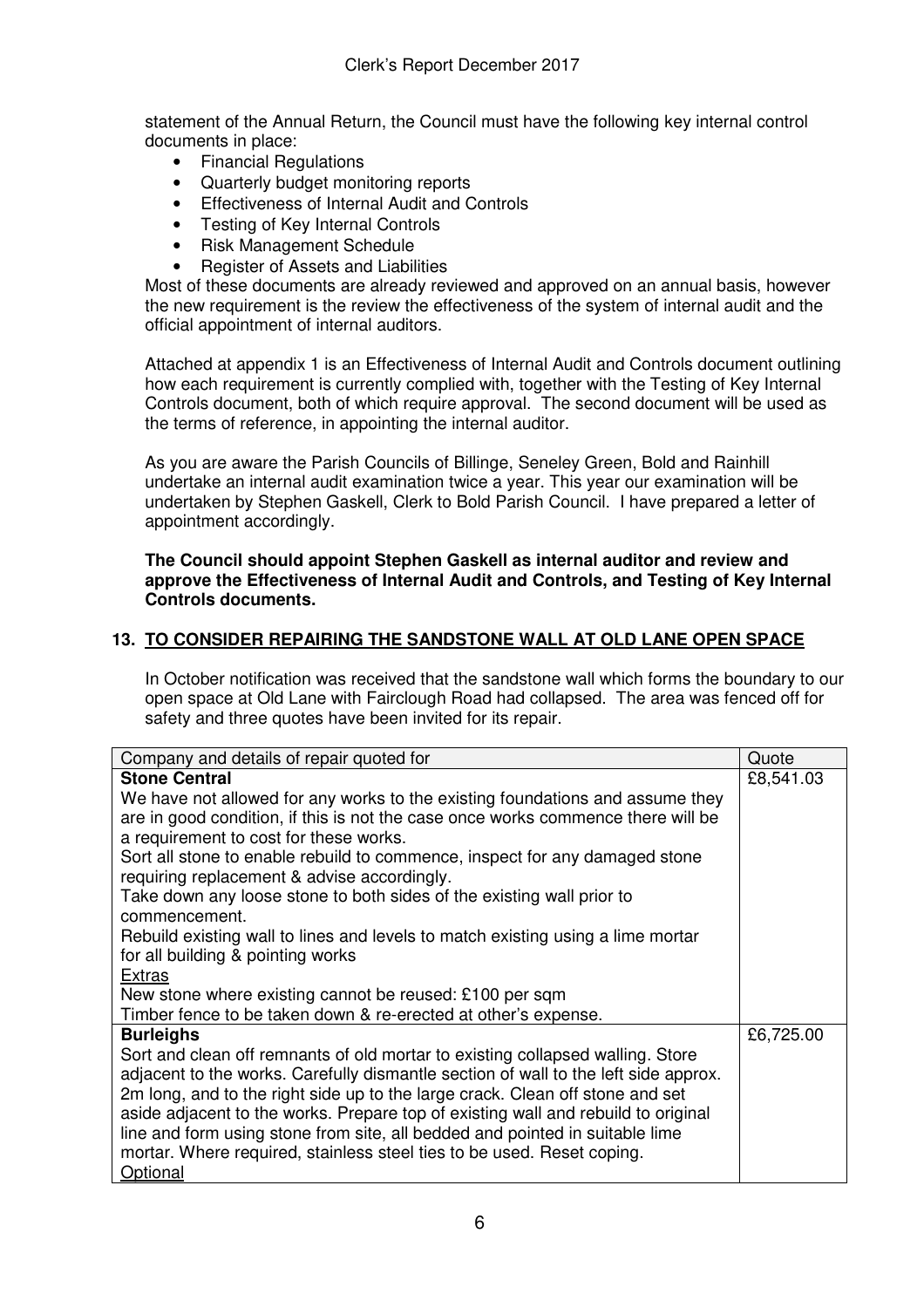| Excavate for and provide concrete foundation for stone buttress. Form stone<br>buttress tied into wall as the works proceed. (Subject to agreeing details)<br>As above, but in brick. | £890.00<br>per buttress<br>£580.00<br>per buttress |
|---------------------------------------------------------------------------------------------------------------------------------------------------------------------------------------|----------------------------------------------------|
| Extras:                                                                                                                                                                               |                                                    |
| New stone where existing cannot be reused: £100 per sqm                                                                                                                               |                                                    |
| Timber fence to be taken down & re-erected at other's expense.                                                                                                                        |                                                    |
| <b>Steve Walling</b>                                                                                                                                                                  | £10,272.00                                         |
| There are approximately 6 linear metres still to come down. Approximately 1                                                                                                           |                                                    |
| tonne of new stone will be needed and 12 linear metres in total to be rebuilt. We                                                                                                     |                                                    |
| feel that the foundation of the wall is okay and the new wall can be built on the                                                                                                     |                                                    |
| existing foundation.                                                                                                                                                                  |                                                    |

The first two quotes do not include costs for additional sandstone which may be needed in rebuilding. This is an unknown quantity, until the existing materials have been sorted and assessed. This would have to be factored in if accepting either of these quotes, but I would estimate the addition cost to be less than £1,000. Each of the quotes would have to be supplemented with the cost to take down approximately 3 fencing panels and nail them back on completion. If you have any questions you would like me to put to the contractors prior to the meeting please let me know. I would recommend that the quote from Burleighs is accepted.

# **The Council should consider the quotations received and award the contract.**

# **14. TO AUTHORISE DECOMMISSIONING OF THE CHANGING ROOM SHOWERS**

At the finance meeting it was agreed to decommission the showers at the sports facilities. In order to authorise the obtaining of quotes for the work, the Parish Council should formally endorse this decision. In addition it is recommended that the taps are replaced with auto shut off valves, to avoid any repeat of the water loss incident experienced in November.

# **The Council should approve the decommissioning of the shower facilities.**

# **15. TO CONSIDER RESIDENTS COMMENTS AND COMPLAINTS**

The Clerk has dealt with correspondence relating to:

General cleanliness of highway/paths, especially outside shops; parking both at the school entrances and generally; promotion of land at Mill Lane by conveyancing company; local plan impact on house purchase; flooding at St.Ann's lych gate; lack of bus services; provision for dyslexic student at Rainhill High; drainage at AFP; and broadband speeds. If Members would like any further information on any of these complaints, please ask.

# Vermin at AFP

A complaint was also received of vermin in the changing rooms at AFP. A call has been lodged with St.Helens Council, treatment is likely to cost £65.00 per hour.

# **The Council should authorise treatment by the Pest Control Section at St.Helens Council.**

Several compliments have been received regarding the improved Christmas lights and especially the tree.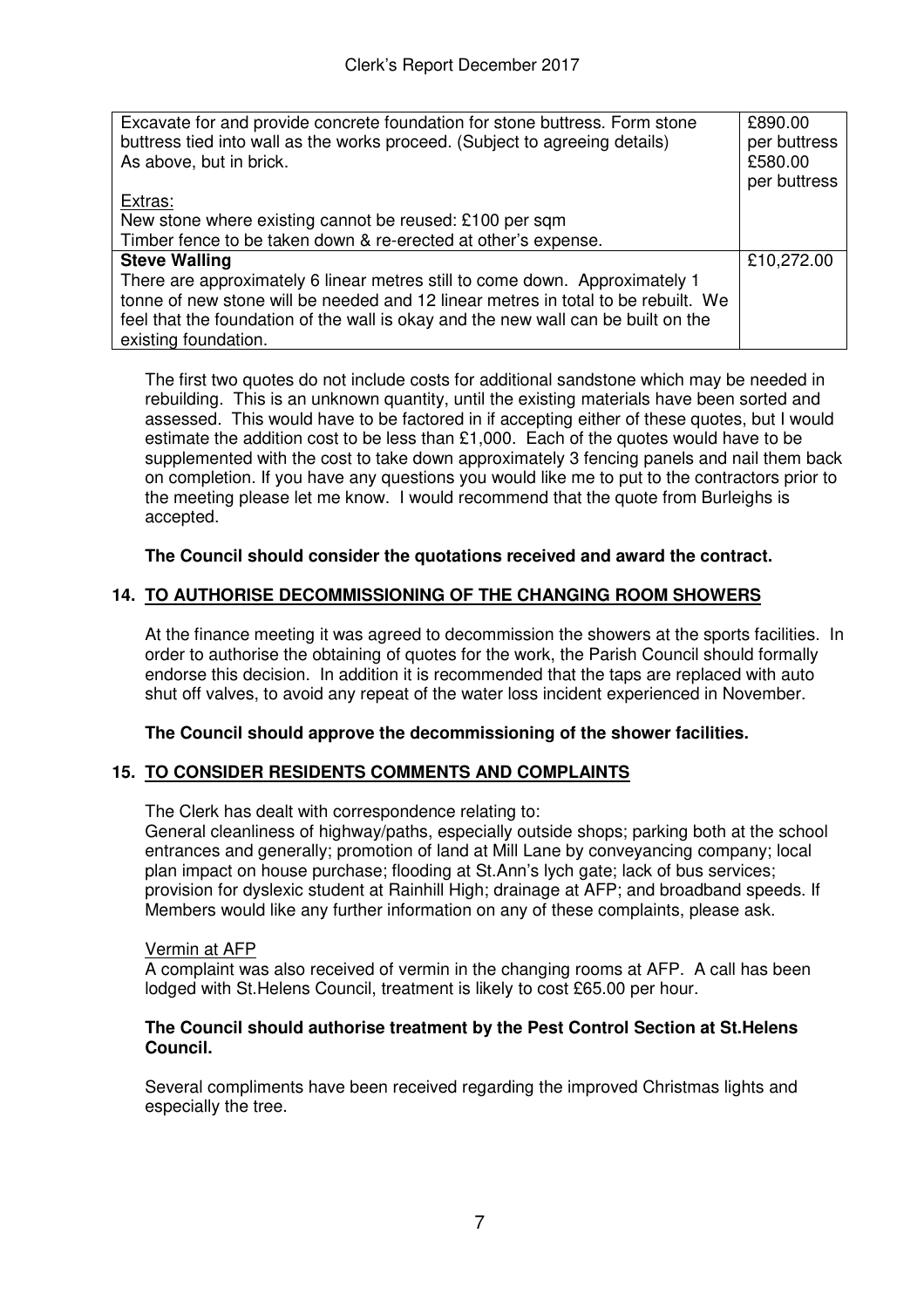# **16. TO RECEIVE REPORTS FROM MEMBER REPRESENTATIVES ON LOCAL ORGANISATIONS**

- a) Public Open Spaces
- b) Village Hall Management Committee
- c) Rainhill Railway & Heritage Society
- d) Merseyside Assoc. of Local Councils
- e) Rainhill Gala
- f) 4F Centre

# **17. DATE AND TIME OF NEXT MEETING**

22nd January 2018 5<sup>th</sup> March 2018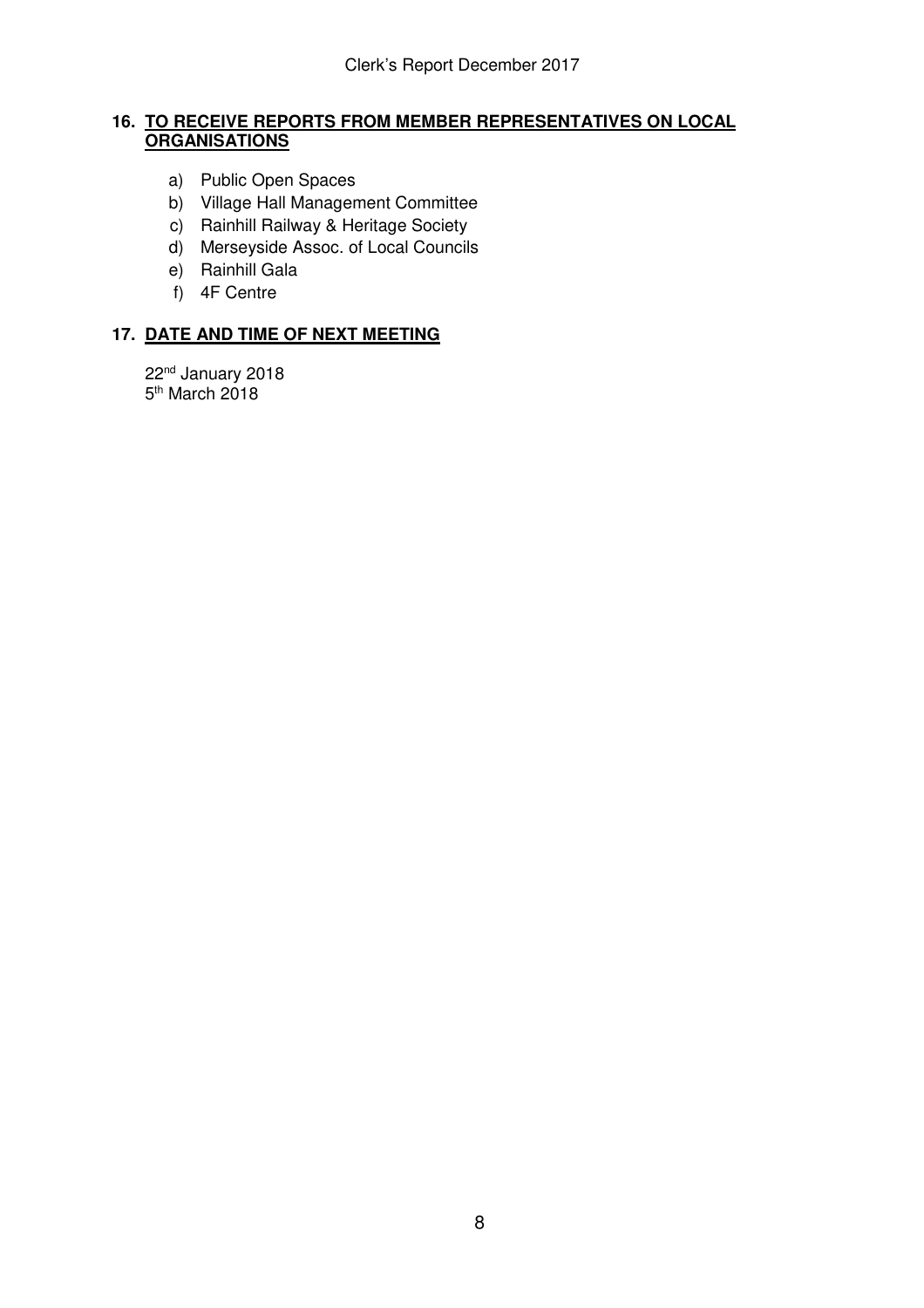| <b>CHAPLE</b>                                |  |
|----------------------------------------------|--|
| :<br>(                                       |  |
| i<br>S<br>i<br>S                             |  |
| i<br>j<br>$\overline{\phantom{a}}$<br>i<br>. |  |
| J                                            |  |
|                                              |  |

| 7<br>ς |
|--------|
| О      |
| Ç      |
| ω      |
| С      |
| ι.,    |
| ٤      |

| Expected Standard                        | How To Be Achieved                                                                                                                                      | Evidence Of Compliance                                                                                                                                                                                                                                                                                                                                                                                                    |
|------------------------------------------|---------------------------------------------------------------------------------------------------------------------------------------------------------|---------------------------------------------------------------------------------------------------------------------------------------------------------------------------------------------------------------------------------------------------------------------------------------------------------------------------------------------------------------------------------------------------------------------------|
| Scope of Internal Audit                  | Terms of reference were approved by Council.                                                                                                            | Terms of reference approved 11th December 2017.                                                                                                                                                                                                                                                                                                                                                                           |
|                                          | defined and takes into account risk<br>management processes and wider internal control<br>Scope of audit work is                                        | Suggested Testing of Internal Controls document attached<br>for approval and forms audit plan.                                                                                                                                                                                                                                                                                                                            |
|                                          | Terms of reference define audit responsibilities in relation to<br>fraud.                                                                               | Included in terms of reference approved as above.                                                                                                                                                                                                                                                                                                                                                                         |
|                                          | Additional work to correct previous failures/discrepancies.                                                                                             | Asset Register to be completed.                                                                                                                                                                                                                                                                                                                                                                                           |
| Independence of Internal<br><b>Audit</b> | ect access to those charged with<br>Internal Auditor has dir<br>governance.                                                                             | Internal auditor has direct access to RFO and any<br>member of Council as required.                                                                                                                                                                                                                                                                                                                                       |
|                                          | Reports are made in own name to Council.                                                                                                                | Report made by internal auditor direct to Council.                                                                                                                                                                                                                                                                                                                                                                        |
|                                          | any other role within the Council.<br>Auditor does not have                                                                                             | Confirmation from Council that internal auditor has no<br>other role within the Council.                                                                                                                                                                                                                                                                                                                                  |
| Competence of Internal Audit             | No evidence that the internal audit work has not been carried<br>out ethically with integrity and objectivity                                           | the legal framework and powers of local councils.<br>understanding of accounting requirements and<br>Understanding of basic accounting processes;<br>understanding of the role of internal audit in<br>awareness of risk management issues; and<br>Confirmation received that the Internal Auditor has:<br>Internal auditor as undertaken task successfully in<br>reviewing systems;<br>previous years.<br>$\blacksquare$ |
| Relationships                            | Responsible officer is consulted on, and agrees with, the<br>content of the audit plan.                                                                 | RFO has considered requirements in line with<br>Practitioners Guide 2014.                                                                                                                                                                                                                                                                                                                                                 |
|                                          | relation to internal control, risk management, and fraud and<br>r and internal audit are defined in<br>Responsibility of officer<br>corruption matters. | Risk management document sets out responsibilities for<br>terms of reference and Testing of Key Internal Controls<br>Councillors and Clerk and Internal audit is covered by<br>document.                                                                                                                                                                                                                                  |

 $\infty$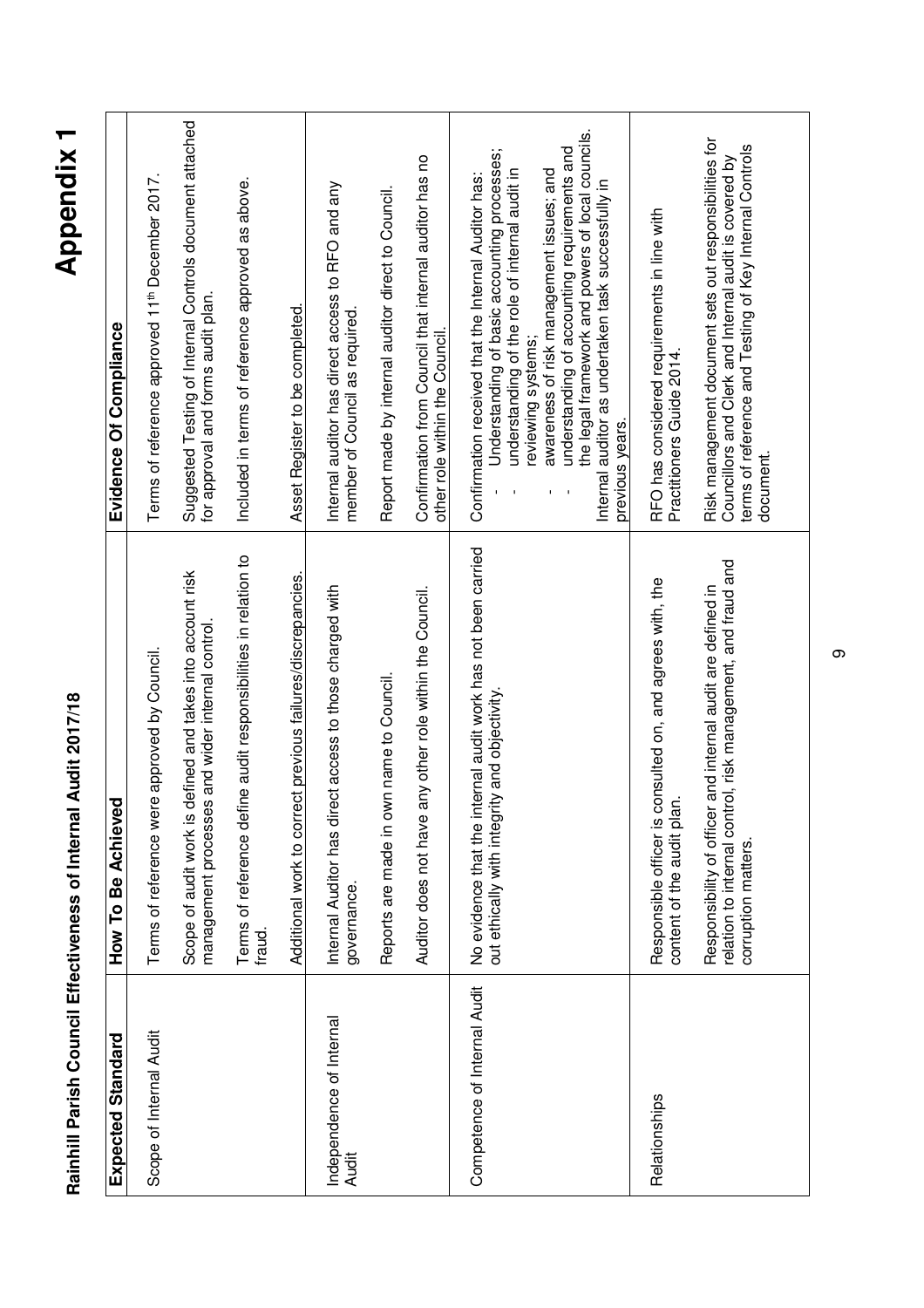|                                            | recommendations addressed, and training carried out where<br>members are understood, the annual<br>considered at Council and<br>The responsibilities of<br>internal audit report is<br>appropriate.     | Councillors are aware that they are responsible for the<br>financial controls of the Council. Consideration of the<br>annual internal audit report is minuted. Appropriate<br>training is offered. |
|--------------------------------------------|---------------------------------------------------------------------------------------------------------------------------------------------------------------------------------------------------------|----------------------------------------------------------------------------------------------------------------------------------------------------------------------------------------------------|
| Audit Planning and Reporting               | The audit plan takes account of risk and is designed to meet<br>the Council's governance assurance needs and audit plan<br>has been approved by the Council.                                            | document' this forms the audit plan and was approved on<br>Risk is included in the 'Testing of Key Internal Controls<br>11th December 2017.                                                        |
|                                            | s reported in accordance with the plan.<br>The internal auditor ha                                                                                                                                      | The Internal Auditor will report in accordance with the<br>plan.                                                                                                                                   |
|                                            | recommendations of internal audit are<br>fully considered by Council<br>Follow up actions and                                                                                                           | considered, where necessary procedures are improved to<br>Recommendations are reported to Council and<br>meet recommendations.                                                                     |
| Standing Orders & Financial<br>Regulations | Standing Orders and Financial Regulations are in place and<br>basis. (minimum 4 year cycle)<br>reviewed on a regular                                                                                    | These were reviewed and approved on 15 May 2017                                                                                                                                                    |
| Insurance Cover                            | The Council maintain adequate insurance cover which is<br>reviewed annually.                                                                                                                            | Council upon receipt of renewal papers and by RFO when<br>Insurance cover is reviewed and approved annually by<br>any changes take place.                                                          |
| Risk Assessment Register                   | The Council maintain a risk assessment register which is<br>reviewed annually                                                                                                                           | Approved by Council in May 2017.                                                                                                                                                                   |
| Asset Register                             | The Council maintain an Asset register which is reviewed and<br>updated annually                                                                                                                        | Approved by Council in May 2017 and is currently being<br>reviewed.                                                                                                                                |
| <b>Bank Accounts</b>                       | line payments in accordance with lawful<br>procedures and all payments are listed at each meeting for<br>3 authorised signatories are required to sign<br>cheques/authorise on<br>approval/confirmation | Bank Mandate conforms to requirements and payments<br>are listed at each meeting for approval/confirmation.<br>Councillors are aware of responsibility in this area.                               |
| <b>Budget and Financial</b><br>Statement   | The budget is prepared on an annual basis and agreed by<br>Council.                                                                                                                                     | Budget approved at January 2017 meeting.                                                                                                                                                           |

 $\overline{0}$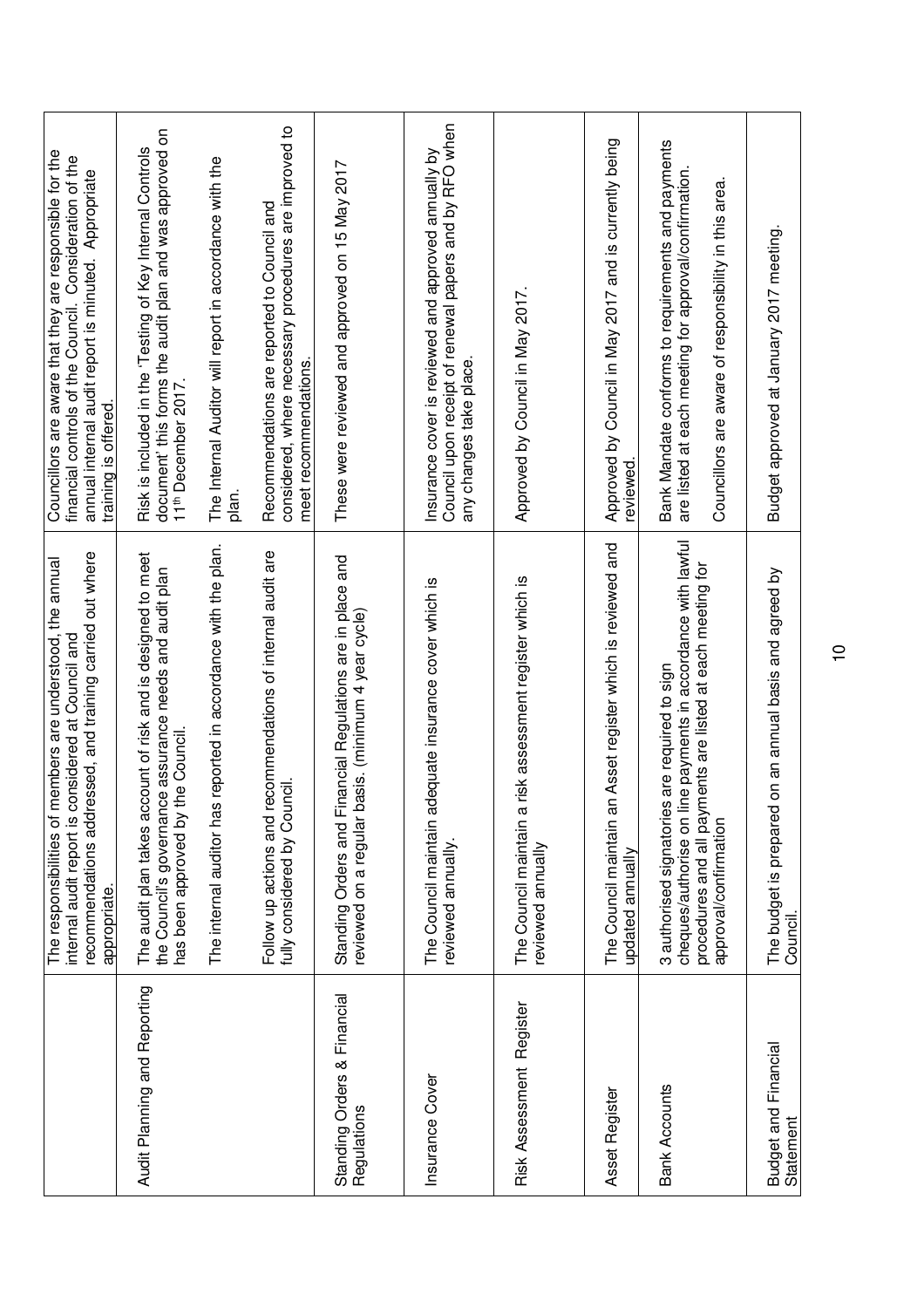| Minutes confirm requirements on a quarterly basis.                                                      | RFO reports are produced in line with requirements when<br>Statements produced. |
|---------------------------------------------------------------------------------------------------------|---------------------------------------------------------------------------------|
| Quarterly Financial Statements which include budget<br>comparison are presented to Council for approval | Explanations for significant variances are provided by the<br>RFO as required.  |
|                                                                                                         |                                                                                 |

Reviewed and adopted on: Reviewed and adopted on:

Signed:

Chair (on behalf of Council) Signed: \_\_\_\_\_\_\_\_\_\_\_\_\_\_\_\_\_\_\_\_\_\_\_\_\_\_\_\_\_\_\_\_\_Chair (on behalf of Council)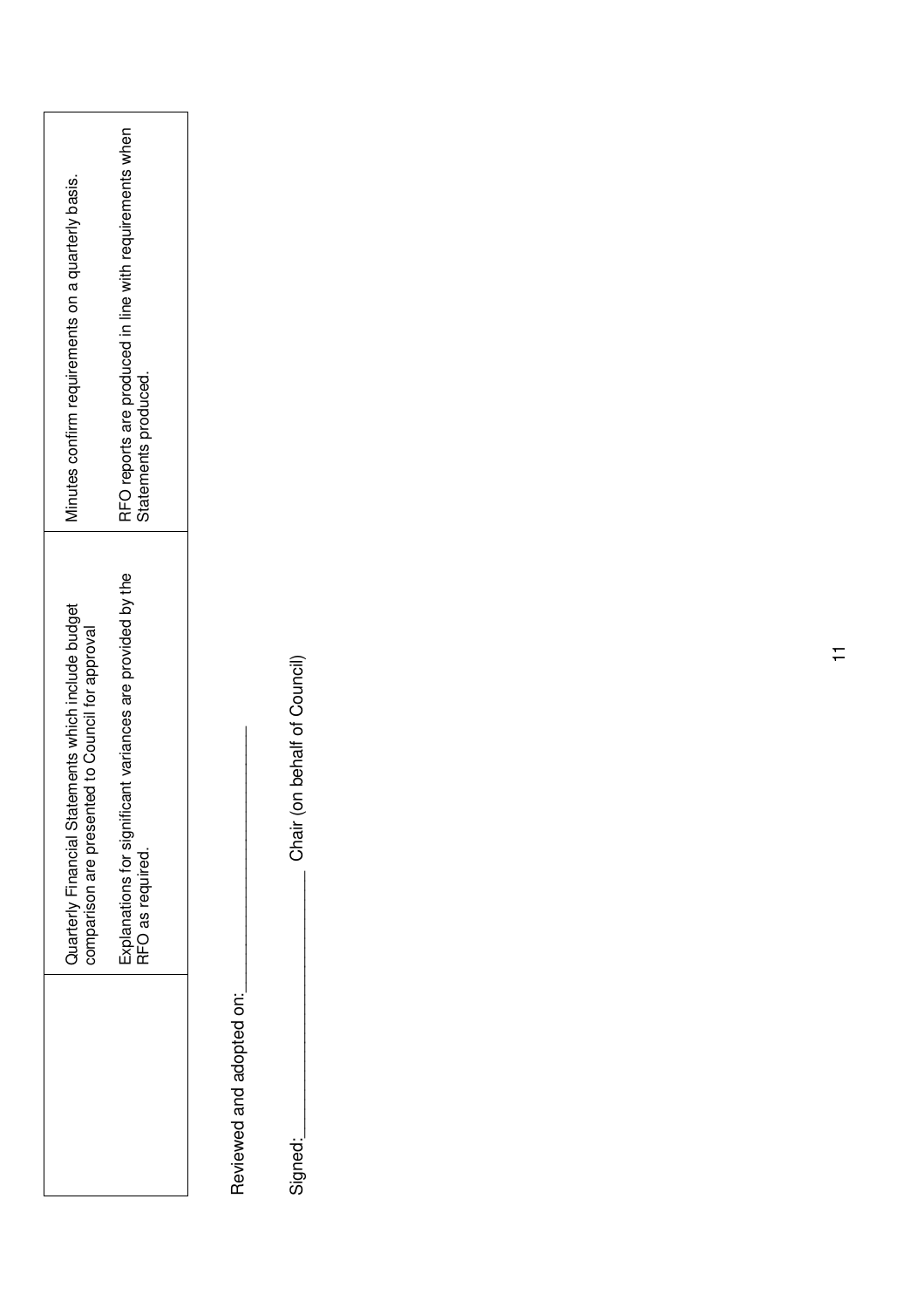| Internal Control                                                                                          | Suggested documentation                                                                                                                                                                                                                                                                                                                                                                        | <b>Work Plan</b>                                                                                                                                                                                                                                                                                                                                                                                                                                                                                                                                                                                                                                                                                                                                        |
|-----------------------------------------------------------------------------------------------------------|------------------------------------------------------------------------------------------------------------------------------------------------------------------------------------------------------------------------------------------------------------------------------------------------------------------------------------------------------------------------------------------------|---------------------------------------------------------------------------------------------------------------------------------------------------------------------------------------------------------------------------------------------------------------------------------------------------------------------------------------------------------------------------------------------------------------------------------------------------------------------------------------------------------------------------------------------------------------------------------------------------------------------------------------------------------------------------------------------------------------------------------------------------------|
| Proper book<br>keeping                                                                                    | access to<br>Copy of cash book (hard copy or<br>electronic version)                                                                                                                                                                                                                                                                                                                            | Review latest cashbook and check a sample month that:<br>It is in balance.<br>It is up to date<br>lt adds up                                                                                                                                                                                                                                                                                                                                                                                                                                                                                                                                                                                                                                            |
| regulations adopted<br>a) standing orders<br>and applied; and<br>and financial<br>b) payments<br>controls | Minutes showing payments approved by Council<br>Copy of latest VAT claim<br>Minute showing adoption of standing orders and<br>Quotations for any purchases above de minimis<br>Invoices paid with evidence of authorisation by<br>payments in<br>Standing orders and financial regulations<br>Calculation of s137 limit and total<br>financial regulations<br>Chair and Clerk<br>level<br>year | Select a random sample of 10 payments from cashbook and ensure they<br>items found, check that Financial Regulations have been followed (eg<br>Obtain latest standing orders and financial regulations. Confirm these<br>Establish the Council's de minimis level for purchases (from Financial<br>Regulations) and check cash book for any items above this. For any<br>Confirm with Clerk that they have been appointed as Responsible<br>VAT has been identified and recorded where appropriate.<br>Financial Officer. If not, establish who performs this role.<br>have been reviewed and adopted in the last year.<br>verify that three quotations received).<br>Authorised by Clerk/Chair<br>Supported by invoices<br>Recorded in minutes<br>are: |
|                                                                                                           | Examples of s137 payments recorded<br>separately in minutes                                                                                                                                                                                                                                                                                                                                    | Check that s137 payments are separately recorded within minutes and is<br>Check a VAT claim has been made to HMRC in last year.<br>within limits (£7.57 per elector in 2017/18).                                                                                                                                                                                                                                                                                                                                                                                                                                                                                                                                                                        |

**Testing of Key Internal Controls Document 2017/18** 

Testing of Key Internal Controls Document 2017/18

12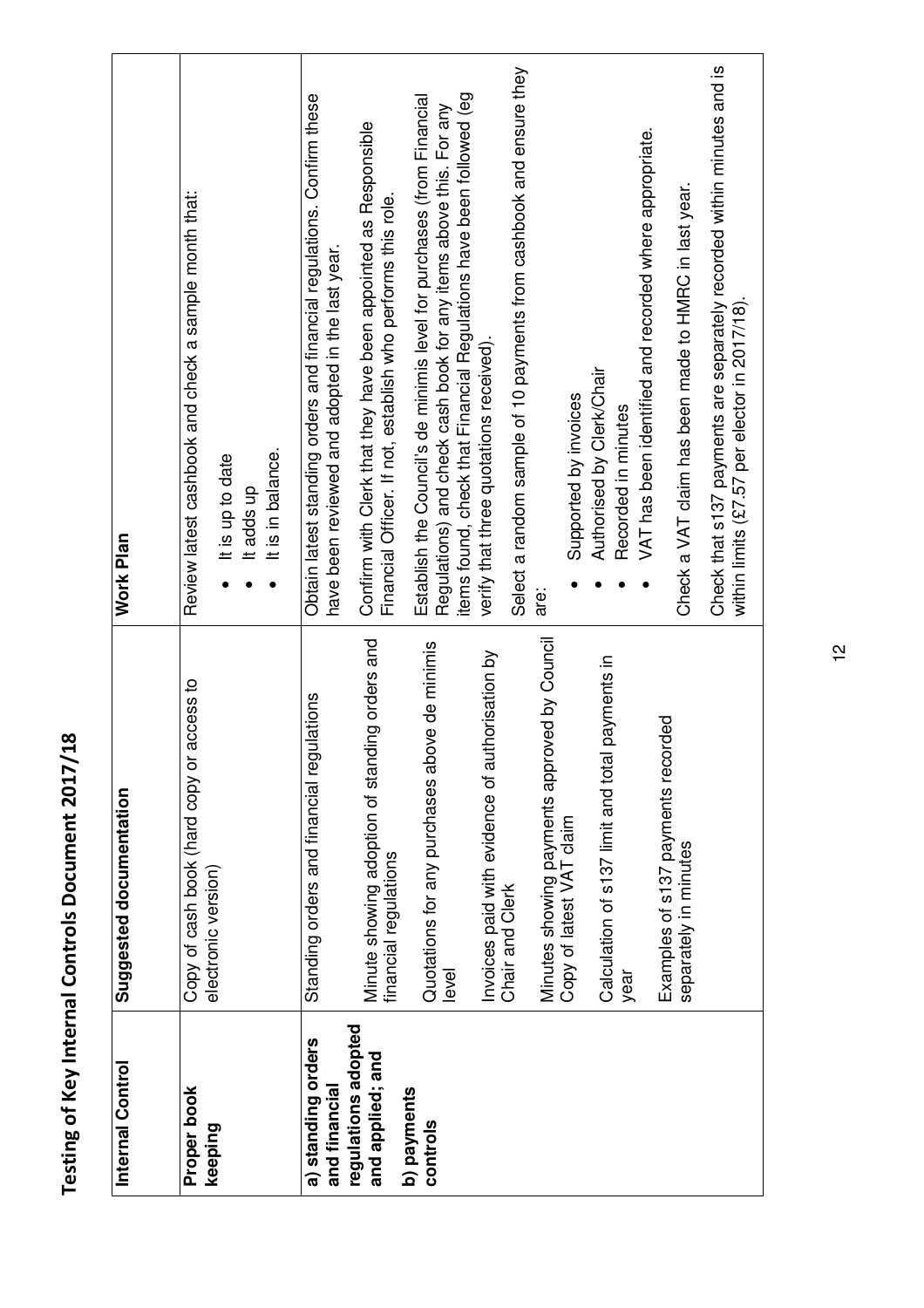| Verify from minutes that an annual risk assessment has been carried out.<br>Follow up any unexplained variances with Clerk and obtain explanations<br>accident for employees and councillors, public liability, libel and slander,<br>Review insurance policy and ensure cover is appropriate and adequate<br>(e.g. employer's liability, officials' indemnity, fidelity guarantee, personal<br>Select a random sample of income (e.g. 10 items) from bookings diary.<br>Obtain and review the annual budget that provides the basis for the<br>Income is recorded (per cash book and invoices raised)<br>Check that precept recorded by Council agrees with St Helens<br>Obtain a copy of the latest budgetary reporting to the Council.<br>Verify from minutes that internal financial controls have been<br>Monies are promptly banked (from bank statements)<br>Review minutes for any unusual financial activities.<br>documented and reviewed in the last year.<br>property cover).<br>Check that:<br>notification.<br>for these.<br>precept. |
|-----------------------------------------------------------------------------------------------------------------------------------------------------------------------------------------------------------------------------------------------------------------------------------------------------------------------------------------------------------------------------------------------------------------------------------------------------------------------------------------------------------------------------------------------------------------------------------------------------------------------------------------------------------------------------------------------------------------------------------------------------------------------------------------------------------------------------------------------------------------------------------------------------------------------------------------------------------------------------------------------------------------------------------------------------|
| Is cash income significant? If so, establish how this is controlled and<br>assess whether this is adequate.                                                                                                                                                                                                                                                                                                                                                                                                                                                                                                                                                                                                                                                                                                                                                                                                                                                                                                                                         |
| h income is<br>financial<br>Minute showing annual risk assessment<br>Description of how significant cash<br>Minute showing review of internal<br>Latest budget monitoring report<br>St Helens precept notification<br>Annual budget report<br>Minutes for the year<br>Bank statements<br>Insurance policy<br>Invoices raised<br>Bookings diary<br>Cash book<br>controlled<br>controls                                                                                                                                                                                                                                                                                                                                                                                                                                                                                                                                                                                                                                                               |
|                                                                                                                                                                                                                                                                                                                                                                                                                                                                                                                                                                                                                                                                                                                                                                                                                                                                                                                                                                                                                                                     |

# Testing of Key Internal Controls Document 2017/18 **Testing of Key Internal Controls Document 2017/18**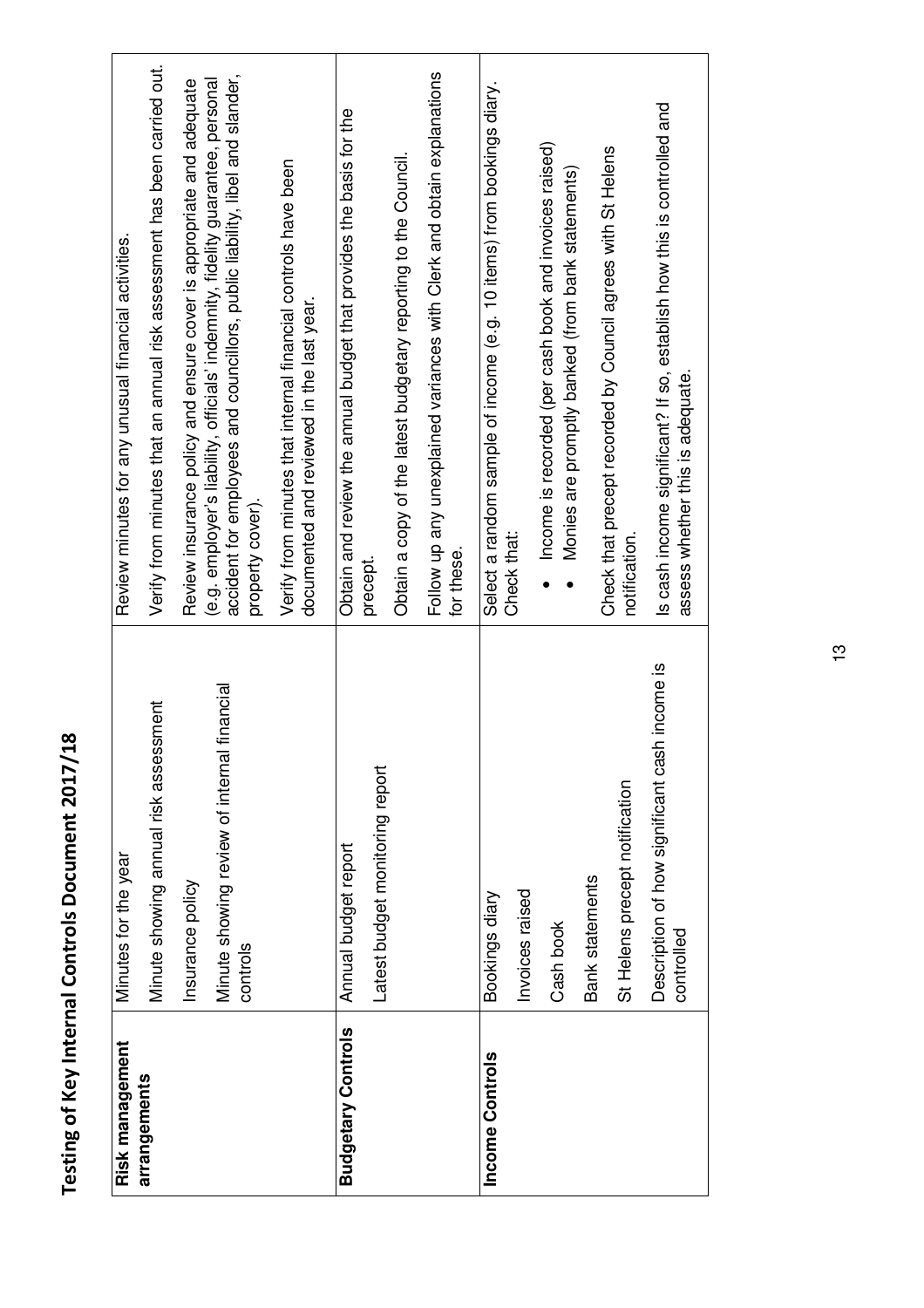| procedures<br>Petty cash | Minutes showing reporting to Council<br>Supporting invoices/receipts<br>Record of petty cash          | Does the Council operate a petty cash system? If so, check a sample<br>it is supported by invoices/receipts<br>it is properly recorded<br>month that:                        |
|--------------------------|-------------------------------------------------------------------------------------------------------|------------------------------------------------------------------------------------------------------------------------------------------------------------------------------|
|                          | Link to reimbursement                                                                                 | it is reported to each Council meeting<br>it is reimbursed regularly.                                                                                                        |
| Payroll Controls         | employment<br>Minutes showing annual approved salaries<br>Copies of employees' contracts of           | Establish whether the Clerk and other employees have contracts of<br>employment. Review these to ensure they have clear terms and<br>conditions.                             |
|                          | lal amount)<br>salaries<br>Supporting evidence for monthly s<br>(ensuring this links clearly to annu  | Check salaries paid for a sample month. Ensure this is in line with annual<br>amounts approved by the Council.                                                               |
|                          | payments<br>made to employees (including approval in<br>Supporting evidence for any other<br>minutes) | period. Ensure these are approved by the Council in minutes and are<br>Check any other payments made to employees over a three month<br>reasonable (eg supporting evidence). |
|                          | Supporting evidence for PAYE/NIC payments to<br>HMRC                                                  | For a sample month, ensure that PAYE/NIC is being properly operated<br>for all employees.                                                                                    |
| Assets controls          | Asset register                                                                                        | Obtain latest copy of asset register and ensure this includes all assets.                                                                                                    |
|                          | Insurance policy<br>Cash book                                                                         | checking for any large purchases during the year, then ensuring they are<br>Confirm whether asset and Investment registers are up to date by<br>included on registers.       |
|                          |                                                                                                       | Check valuations used in register agree with insurance policy valuations.                                                                                                    |

Testing of Key Internal Controls Document 2017/18 **Testing of Key Internal Controls Document 2017/18**